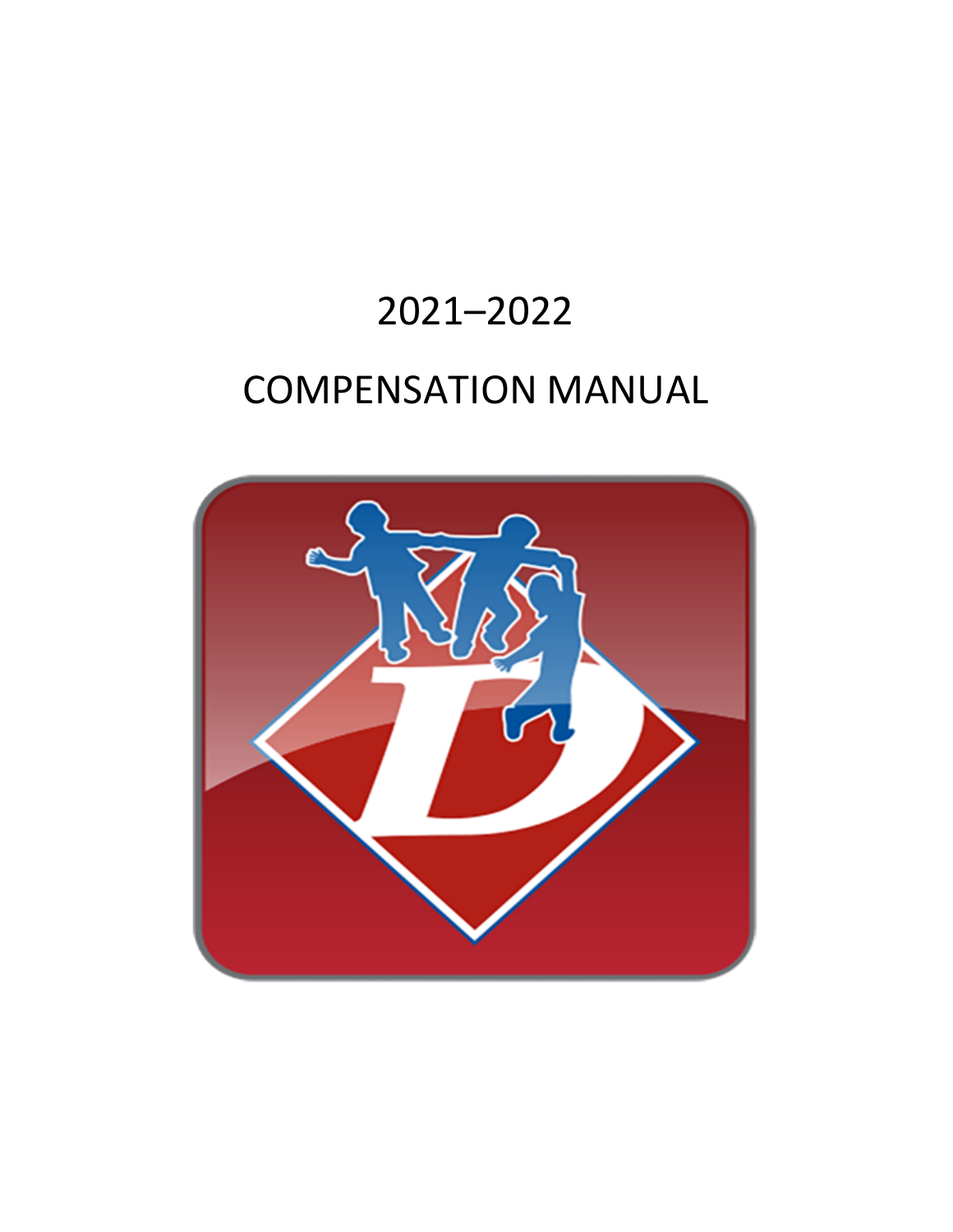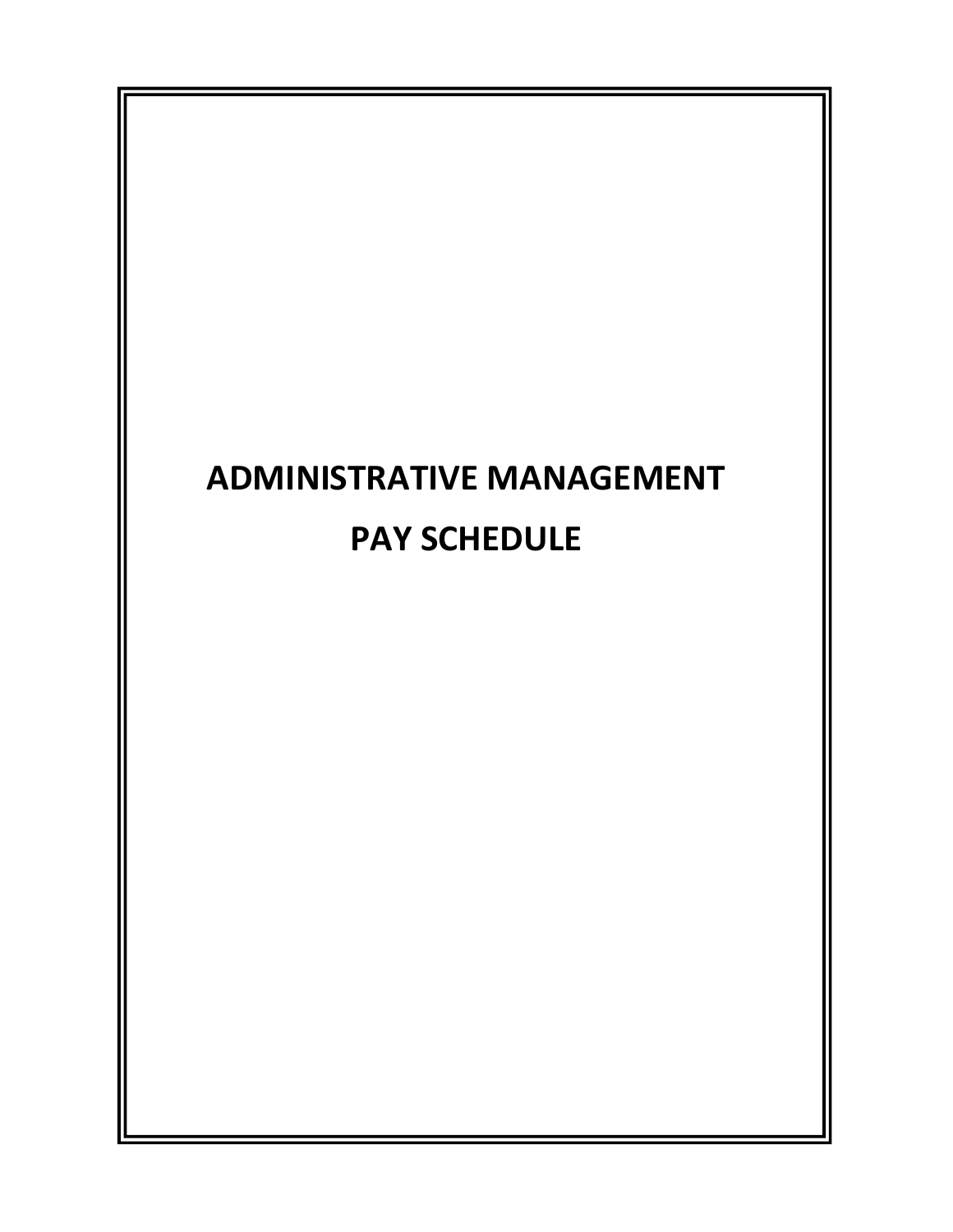## 2021–2022 Administrative Management (AM) Compensation Plan

| Paygrade   | <b>Assignment</b>                                           | <b>Duty Days</b> |  |                   |    | <b>Minimum</b> |    | <b>Midpoint</b> |     | <b>Maximum</b> |
|------------|-------------------------------------------------------------|------------------|--|-------------------|----|----------------|----|-----------------|-----|----------------|
| <b>AM1</b> |                                                             |                  |  | <b>Daily Rate</b> | Ś  | 199.92         | Ŝ. | 240.00          | Ŝ.  | 280.08         |
|            | Coordinator, Inventory Maint/Asset Inventory & Records Mgmt | 226              |  |                   |    |                |    |                 |     |                |
|            | Coordinator, Purchasing                                     | 226              |  | 226 Days          | \$ | 45,182.00      | Ŝ. | 54,240.00       | \$  | 63,298.00      |
|            | Coordinator, Safety                                         | 226              |  | 260 Days          | Ś. | $51,979.00$ \$ |    | 62,400.00       | - Ś | 72,821.00      |
|            | Coordinator, Superintendent Services                        | 226              |  |                   |    |                |    |                 |     |                |
|            | Specialist, Benefits                                        | 226              |  |                   |    |                |    |                 |     |                |
|            | Specialist, Business Systems                                | 226              |  |                   |    |                |    |                 |     |                |
|            | Specialist, Communications Webmaster                        | 226              |  |                   |    |                |    |                 |     |                |
|            | Specialist, Data Quality PEIMS                              | 226              |  |                   |    |                |    |                 |     |                |
|            | Specialist, Human Resources                                 | 226              |  |                   |    |                |    |                 |     |                |
|            | Specialist, PEIMS (High School)                             | 226              |  |                   |    |                |    |                 |     |                |
|            | Specialist, PEIMS Submission                                | 226              |  |                   |    |                |    |                 |     |                |
|            | Specialist, MAC                                             | 226              |  |                   |    |                |    |                 |     |                |
|            | Specialist, Systems                                         | 226              |  |                   |    |                |    |                 |     |                |
|            | Specialist, Truancy                                         | 226              |  |                   |    |                |    |                 |     |                |
|            | Supervisor, Nutrition                                       | 226              |  |                   |    |                |    |                 |     |                |
|            | Supervisor, Nutrition Production                            | 226              |  |                   |    |                |    |                 |     |                |
|            | Supervisor, Nutrition Warehouse                             | 260              |  |                   |    |                |    |                 |     |                |

|                   | <b>Minimum</b> | <b>Midpoint</b> | <b>Maximum</b> |           |  |  |
|-------------------|----------------|-----------------|----------------|-----------|--|--|
| <b>Daily Rate</b> | 199.92         | 240.00          |                | 280.08    |  |  |
|                   |                |                 |                |           |  |  |
| Days<br>226       | 45,182.00      | 54,240.00       |                | 63,298.00 |  |  |
| 260<br>Davs       | 51,979.00      | 62.400.00       | Ś              | 72,821.00 |  |  |

| Paygrade | <b>Assignment</b>                            | <b>Duty Days</b> |                   | <b>Minimum</b> |           | <b>Midpoint</b> |             | <b>Maximum</b> |
|----------|----------------------------------------------|------------------|-------------------|----------------|-----------|-----------------|-------------|----------------|
| AM2      |                                              |                  | <b>Daily Rate</b> |                | 225.91    |                 | $271.20$ \$ | 316.49         |
|          | Coordinator, Certification/Personnel Records | 226              |                   |                |           |                 |             |                |
|          | Coordinator, Custodial                       | 260              | 226 Days          |                | 51,056.00 |                 | 61,291.00   | 71,527.00      |
|          | Coordinator, Position Control                | 226              | 260 Days          |                | 58,737.00 | S               | 70,512.00   | 82,287.00      |
|          | Coordinator, Security                        | 226              |                   |                |           |                 |             |                |
|          | Coordinator, Recruitment & Retention         | 226              |                   |                |           |                 |             |                |
|          | <b>Registered Dietician</b>                  | 226              |                   |                |           |                 |             |                |
|          | Specialist, AV & Inventory                   | 226              |                   |                |           |                 |             |                |
|          | Specialist, Communications                   | 226              |                   |                |           |                 |             |                |
|          | Specialist, Communications Multimedia        | 226              |                   |                |           |                 |             |                |

|                   | <b>Minimum</b> | <b>Midpoint</b> | <b>Maximum</b> |           |  |  |
|-------------------|----------------|-----------------|----------------|-----------|--|--|
| <b>Daily Rate</b> | 225.91         | 271.20          |                | 316.49    |  |  |
|                   |                |                 |                |           |  |  |
| 226<br>Days       | 51,056.00      | 61,291.00       |                | 71,527.00 |  |  |
| 260<br>Davs       | 58,737.00      | 70.512.00       |                | 82,287.00 |  |  |

| Paygrade | <b>Assignment</b> | <b>Duty Days</b> |                   | <b>Minimum</b> |  | <b>Midpoint</b> | <b>Maximum</b> |           |
|----------|-------------------|------------------|-------------------|----------------|--|-----------------|----------------|-----------|
| AM3      |                   |                  | <b>Daily Rate</b> | $279.00$ \$    |  | $334.93$ \$     |                | 390.86    |
|          | Accountant        | 226              |                   |                |  |                 |                |           |
|          | Manager, Payroll  | 226              | 226 Days          | 63,054.00      |  | 75,694.00 \$    |                | 88,334.00 |
|          | Manager, Grant    | 226              |                   |                |  |                 |                |           |
|          | Manager, Risk     | 226              |                   |                |  |                 |                |           |

F

| Paygrade | <b>Assignment</b>                     | <b>Duty Days</b> |          |                   |  | <b>Minimum</b> | <b>Midpoint</b> |             | <b>Maximum</b> |            |
|----------|---------------------------------------|------------------|----------|-------------------|--|----------------|-----------------|-------------|----------------|------------|
| AM4      |                                       |                  |          | <b>Daily Rate</b> |  | 354.32         |                 | $425.36$ \$ |                | 496.40     |
|          | Assistant Police Chief                | 226              |          |                   |  |                |                 |             |                |            |
|          | Director, External Communications     | 226              | 226 Days |                   |  | 80.076.00      |                 | 96.131.00   | S              | 112.186.00 |
|          | Director, Information Systems (PEIMS) | 226              | 260 Days |                   |  | 92,123.00      |                 | 110,594.00  |                | 129,064.00 |
|          | Director, Maintenance Services        | 260              |          |                   |  |                |                 |             |                |            |
|          | Director. Nutrition Services          | 226              |          |                   |  |                |                 |             |                |            |
|          | Director, Transportation              | 226              |          |                   |  |                |                 |             |                |            |
|          | Data Base Engineer                    | 226              |          |                   |  |                |                 |             |                |            |
|          | Network Engineer                      | 226              |          |                   |  |                |                 |             |                |            |
|          | Systems Engineer                      | 226              |          |                   |  |                |                 |             |                |            |

| Paygrade | <b>Assignment</b>              | Duty Days |                   | <b>Minimum</b> |           | <b>Midpoint</b> |            | <b>Maximum</b> |            |
|----------|--------------------------------|-----------|-------------------|----------------|-----------|-----------------|------------|----------------|------------|
| AM5      |                                |           | <b>Daily Rate</b> |                | 415.79    |                 | 489.16     |                | 562.53     |
|          | <b>Chief of Police</b>         | 226       |                   |                |           |                 |            |                |            |
|          | Director, Purchasing/Warehouse | 226       | 226<br>Davs       |                | 93.969.00 |                 | 110.550.00 |                | 127.132.00 |

|                   | <b>Minimum</b> | <b>Midpoint</b> | <b>Maximum</b> |           |  |  |
|-------------------|----------------|-----------------|----------------|-----------|--|--|
| <b>Daily Rate</b> | 279.00         | 334.93          |                | 390.86    |  |  |
|                   |                |                 |                |           |  |  |
| 226<br>Days       | 63,054.00      | 75,694.00       |                | 88,334.00 |  |  |
|                   |                |                 |                |           |  |  |

|                   | <b>Minimum</b> | <b>Midpoint</b> | <b>Maximum</b> |
|-------------------|----------------|-----------------|----------------|
| <b>Daily Rate</b> | 354.32         | 425.36          | 496.40         |
|                   |                |                 |                |
| 226<br>Davs       | 80,076.00      | 96.131.00       | 112,186.00     |
| 260<br>Davs       | 92.123.00      | 110.594.00      | 129,064.00     |

|                   | <b>Minimum</b> | <b>Midpoint</b> | <b>Maximum</b> |  |  |  |
|-------------------|----------------|-----------------|----------------|--|--|--|
| <b>Daily Rate</b> | 415.79         | 489.16          | 562.53         |  |  |  |
|                   |                |                 |                |  |  |  |
| 226<br>Davs       | 93.969.00      | 110,550.00      | 127.132.00     |  |  |  |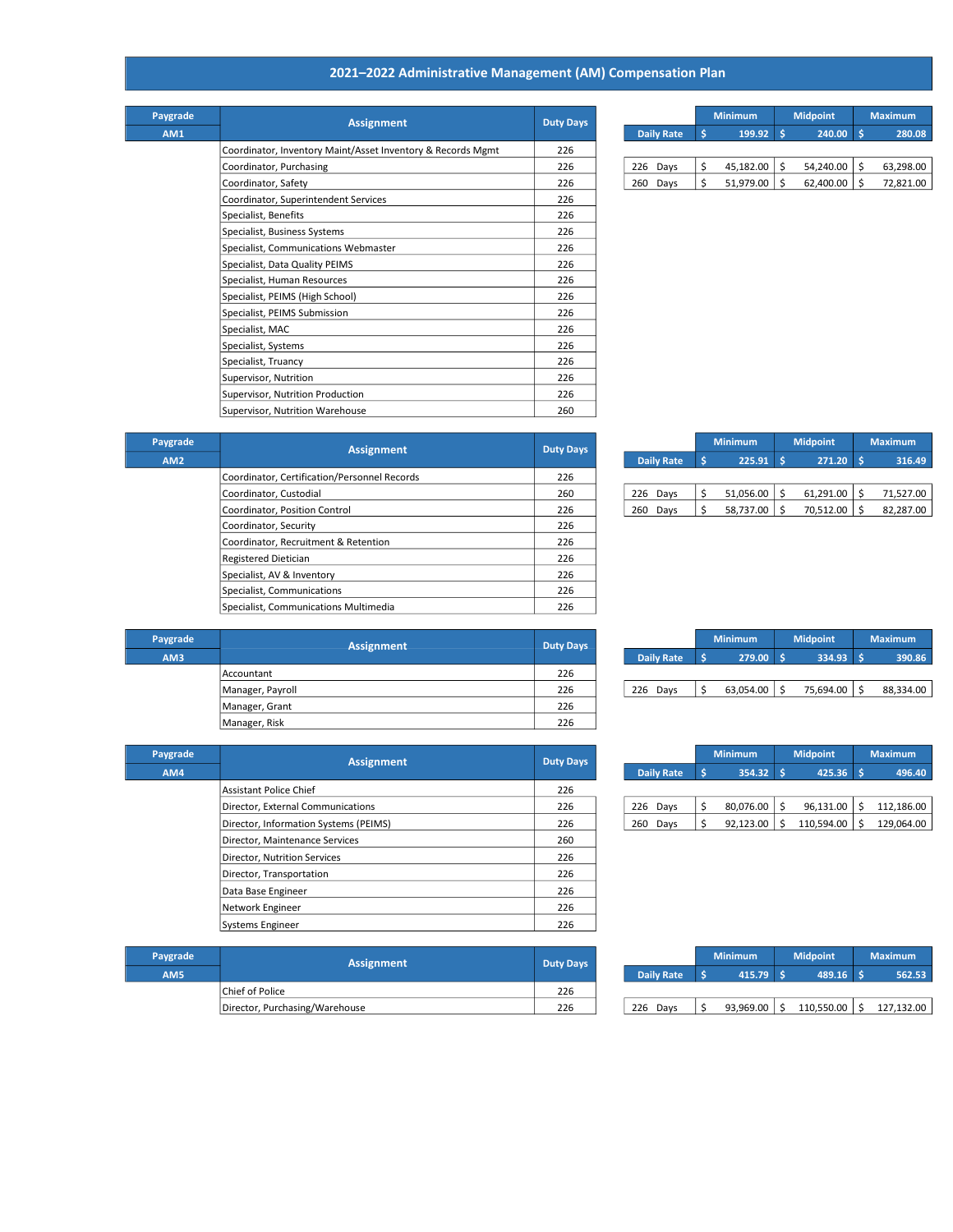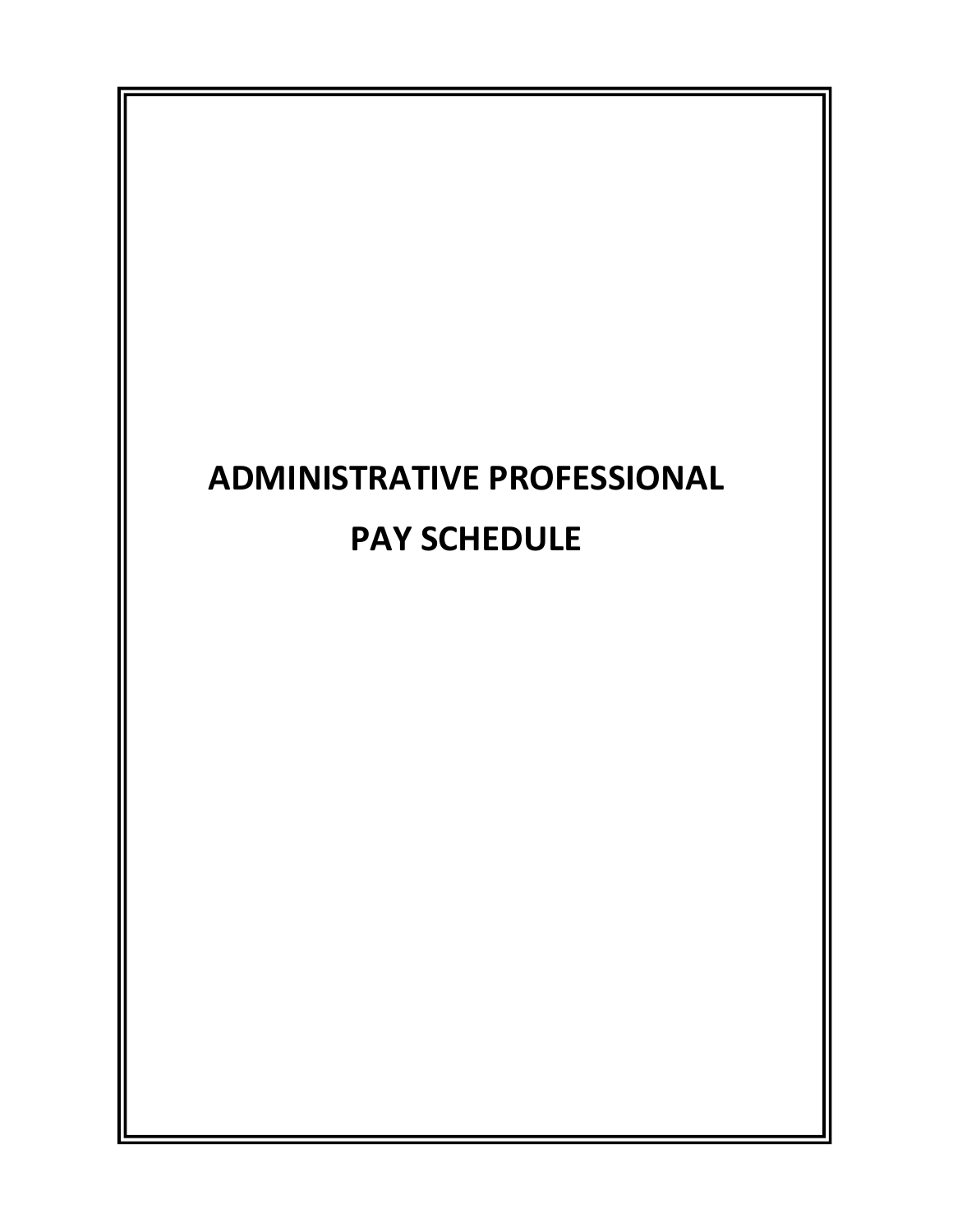## 2021–2022 Administrative Professional (AP) Compensation Plan

| ygrade | <b>Assignment</b>                                        | <b>Duty Days</b> |     |                   | <b>Minimum</b> |   | <b>Midpoint</b> | <b>Maximum</b> |           |
|--------|----------------------------------------------------------|------------------|-----|-------------------|----------------|---|-----------------|----------------|-----------|
| AP1    |                                                          |                  |     | <b>Daily Rate</b> | 278.05         |   | 335.00          |                | 391.95    |
|        | Athletic Trainer, Assistant                              | 220              |     |                   |                |   |                 |                |           |
|        | Facilitator, Math/Literacy/Science                       | 217              |     | 187 Days          | 51,995.00      | Ŝ | 62,645.00       | -S             | 73,295.00 |
|        | Specialist, Academic Career & Technology Education (CTE) | 217              |     | 192 Days          | 53,386.00      |   | 64,320.00       |                | 75,254.00 |
|        | Specialist, District Transition (Special Ed)             | 197              |     | 197 Days          | 54,776.00      | Ŝ | 65,995.00       | s              | 77,214.00 |
|        | Specialist, Early Childhood                              | 217              | 207 | Days              | 57,556.00      | Ŝ | 69,345.00       | S              | 81,134.00 |
|        | Specialist, GATE                                         | 217              |     | 217 Days          | 60,337.00      |   | 72,695.00       |                | 85,053.00 |
|        | Specialist, Instructional (Special Ed)                   | 197              |     | 220 Days          | 61,171.00      | S | 73,700.00       |                | 86,229.00 |
|        | Specialist, Instructional ELL (Eng Lang Learners)        | 217              |     |                   |                |   |                 |                |           |
|        | Specialist, Library Media                                | 187/197          |     |                   |                |   |                 |                |           |
|        | Specialist, LPAC                                         | 207              |     |                   |                |   |                 |                |           |
|        | Specialist, Teacher                                      | 217              |     |                   |                |   |                 |                |           |
|        | Speech Language Pathologist Assistant                    | 192              |     |                   |                |   |                 |                |           |
|        |                                                          |                  |     |                   |                |   |                 |                |           |

| Paygrade | <b>Assignment</b>                                        | <b>Duty Days</b> |  |                   |  | <b>Minimum</b> |    | <b>Midpoint</b> |  | <b>Maximum</b> |
|----------|----------------------------------------------------------|------------------|--|-------------------|--|----------------|----|-----------------|--|----------------|
| AP1      |                                                          |                  |  | <b>Daily Rate</b> |  | 278.05         |    | $335.00$ \$     |  | 391.95         |
|          | Athletic Trainer, Assistant                              | 220              |  |                   |  |                |    |                 |  |                |
|          | Facilitator, Math/Literacy/Science                       | 217              |  | 187<br>Davs       |  | 51,995.00      |    | 62.645.00       |  | 73,295.00      |
|          | Specialist, Academic Career & Technology Education (CTE) | 217              |  | 192<br>Days       |  | 53,386.00      |    | 64,320.00       |  | 75,254.00      |
|          | Specialist, District Transition (Special Ed)             | 197              |  | 197<br>Days       |  | 54,776.00      |    | 65,995.00       |  | 77,214.00      |
|          | Specialist, Early Childhood                              | 217              |  | 207<br>Days       |  | 57,556.00      |    | 69.345.00       |  | 81,134.00      |
|          | Specialist, GATE                                         | 217              |  | 217<br>Davs       |  | 60.337.00      |    | 72.695.00       |  | 85,053.00      |
|          | Specialist, Instructional (Special Ed)                   | 197              |  | 220 Days          |  | 61,171.00      | -S | 73.700.00       |  | 86,229.00      |
|          |                                                          |                  |  |                   |  |                |    |                 |  |                |

| Paygrade        | <b>Assignment</b>                               | <b>Duty Days</b> |     |                   | <b>Minimum</b> |           |    | <b>Midpoint</b> |    | <b>Maximum</b> |
|-----------------|-------------------------------------------------|------------------|-----|-------------------|----------------|-----------|----|-----------------|----|----------------|
| AP <sub>2</sub> |                                                 |                  |     | <b>Daily Rate</b> | s              | 286.39    | -S | $345.05$ \$     |    | 403.71         |
|                 | Academic Athletic Advisor                       | 226              |     |                   |                |           |    |                 |    |                |
|                 | Athletic Trainer, Head                          | 226              |     | 192 Days          |                | 54.987.00 | Ŝ. | 66,250.00       | -S | 77,512.00      |
|                 | Counselor (PACE/Summit)                         | 202              | 197 | Days              |                | 56,419.00 | Ś. | 67,975.00       | Ŝ  | 79,531.00      |
|                 | Counselor, Collegiate                           | 207              |     | 202 Days          |                | 57,851.00 | Ŝ  | 69,700.00       | Ŝ  | 81,549.00      |
|                 | Counselor, Elementary                           | 197              | 207 | Days              |                | 59,283.00 | S  | 71.425.00       | Ŝ  | 83.568.00      |
|                 | Counselor, Intermediate                         | 202              |     | 226 Days          |                | 64.724.00 | -S | 77,981.00       | -Ŝ | 91,238.00      |
|                 | Counselor. Middle School                        | 202              |     |                   |                |           |    |                 |    |                |
|                 | Counselor, STEAM                                | 202              |     |                   |                |           |    |                 |    |                |
|                 | Physical Therapist                              | 192              |     |                   |                |           |    |                 |    |                |
|                 | Speech Language Pathologist Assistant Bilingual | 192              |     |                   |                |           |    |                 |    |                |

|     |                   |    | <b>Minimum</b> |    | <b>Midpoint</b> |    | <b>Maximum</b> |
|-----|-------------------|----|----------------|----|-----------------|----|----------------|
|     | <b>Daily Rate</b> | s  | 286.39         | \$ | 345.05          | 'S | 403.71         |
|     |                   |    |                |    |                 |    |                |
| 192 | Days              | \$ | 54,987.00      | \$ | 66,250.00       | \$ | 77,512.00      |
| 197 | Days              | \$ | 56,419.00      | \$ | 67,975.00       | \$ | 79,531.00      |
| 202 | Days              | \$ | 57,851.00      | \$ | 69,700.00       | \$ | 81,549.00      |
| 207 | Days              | \$ | 59,283.00      | \$ | 71,425.00       | \$ | 83,568.00      |
| 226 | Davs              |    | 64.724.00      | Ś  | 77.981.00       | Ś  | 91.238.00      |

| Paygrade | <b>Assignment</b>                              | <b>Duty Days</b> |          |                   |    | <b>Minimum</b> |          | <b>Midpoint</b>  |   | <b>Maximum</b> |
|----------|------------------------------------------------|------------------|----------|-------------------|----|----------------|----------|------------------|---|----------------|
| AP3      |                                                |                  |          | <b>Daily Rate</b> |    | 294.98         | <b>S</b> | 355.40           | s | 415.82         |
|          | Assistant Principal, Elementary/Intermediate   | 212              |          |                   |    |                |          |                  |   |                |
|          | Campus Instructional Technologist              | 226              | 192 Days |                   | \$ | 56,636.00      | S        | $68,237.00$ \$   |   | 79,837.00      |
|          | Counselor, High School                         | 207              | 197      | Days              | \$ | 58,111.00      | \$.      | $70,014.00$   \$ |   | 81,917.00      |
|          | Counselor, Lead (High School)                  | 226              | 207 Days |                   | \$ | 61,061.00      | s        | 73,568.00 \$     |   | 86,075.00      |
|          | Counselor, Transcript Specialist (High School) | 226              | 212 Days |                   | \$ | 62,536.00      | Ŝ        | 75,345.00 \$     |   | 88,154.00      |
|          | Counselor, Social Emotional Learners (SEL)     | 207              | 226 Days |                   | Ś. | 66,665.00      | Ŝ.       | $80,320.00$   \$ |   | 93,975.00      |
|          | Diagnostician                                  | 197              |          |                   |    |                |          |                  |   |                |
|          | Head Swim Coach/Natatorium                     | 226              |          |                   |    |                |          |                  |   |                |
|          | Licensed Specialist School Psychology (LSSP)   | 197              |          |                   |    |                |          |                  |   |                |
|          | Occupational Therapist                         | 192              |          |                   |    |                |          |                  |   |                |
|          | Social Worker                                  | 207              |          |                   |    |                |          |                  |   |                |
|          | Specialist, Behavior Intervention              | 212/197          |          |                   |    |                |          |                  |   |                |
|          | Speech Language Pathologist                    | 192              |          |                   |    |                |          |                  |   |                |
|          | <b>Testing Coordinator (High School)</b>       | 226              |          |                   |    |                |          |                  |   |                |

|                   |    | <b>Minimum</b> |    | <b>Midpoint</b> |    | <b>Maximum</b> |
|-------------------|----|----------------|----|-----------------|----|----------------|
| <b>Daily Rate</b> | 'S | 294.98         | \$ | 355.40          | Ś  | 415.82         |
|                   |    |                |    |                 |    |                |
| 192<br>Days       | \$ | 56,636.00      | \$ | 68,237.00       | \$ | 79,837.00      |
| 197<br>Days       | \$ | 58.111.00      | \$ | 70.014.00       | \$ | 81,917.00      |
| 207<br>Days       | \$ | 61,061.00      | \$ | 73,568.00       | \$ | 86,075.00      |
| 212<br>Days       | \$ | 62,536.00      | \$ | 75,345.00       | \$ | 88,154.00      |
| 226<br>Davs       | ς  | 66 665 00      | ς  | 80 320 00       | ς  | 93 975 00      |

| Paygrade | <b>Assignment</b>                                    | <b>Duty Days</b> |                   |   | <b>Minimum</b> |    | <b>Midpoint</b>  |    | <b>Maximum</b> |
|----------|------------------------------------------------------|------------------|-------------------|---|----------------|----|------------------|----|----------------|
| AP4      |                                                      |                  | <b>Daily Rate</b> | s | $304.93$ \$    |    | 366.06 \$        |    | 427.19         |
|          | Academic Dean (Collegiate Academy)                   | 226              |                   |   |                |    |                  |    |                |
|          | Assistant Principal, Middle School                   | 217              | 192 Days          |   | 58,547.00      | S  | 70,284.00        | Ŝ  | 82,020.00      |
|          | Coordinator, Bilingual                               | 226              | 197 Days          |   | 60,071.00      | s  | $72,114.00$   \$ |    | 84,156.00      |
|          | Coordinator, CTE College Career & Mititary Readiness | 226              | 217 Days          |   | 66.170.00      | S  | 79,435.00        |    | 92,700.00      |
|          | Coordinator, Early Childhood                         | 226              | 226 Days          |   | 68.914.00      | S. | 82,730.00        | -S | 96,545.00      |
|          | Coordinator, Family Engagement                       | 226              |                   |   |                |    |                  |    |                |
|          | Coordinator, Instructional Technology                | 226              |                   |   |                |    |                  |    |                |
|          | Coordinator, Special Education                       | 217              |                   |   |                |    |                  |    |                |
|          | Coordinator, Instructional                           | 226              |                   |   |                |    |                  |    |                |
|          | Coordinator, Instructional (Reading Academy)         | 226              |                   |   |                |    |                  |    |                |
|          | Diagnostician (Bilingual)                            | 197              |                   |   |                |    |                  |    |                |
|          | Speech Language Pathologist (Bilingual)              | 192              |                   |   |                |    |                  |    |                |

|                   |    | <b>Minimum</b> |    | <b>Midpoint</b> |    | <b>Maximum</b> |
|-------------------|----|----------------|----|-----------------|----|----------------|
| <b>Daily Rate</b> | S  | 304.93         | S  | 366.06          | S  | 427.19         |
|                   |    |                |    |                 |    |                |
| 192<br>Days       | \$ | 58,547.00      | \$ | 70.284.00       | \$ | 82,020.00      |
| 197<br>Days       | \$ | 60,071.00      | \$ | 72,114.00       | \$ | 84,156.00      |
| 217<br>Days       | \$ | 66.170.00      | \$ | 79,435.00       | \$ | 92,700.00      |
| 226<br>Davs       | Ś  | 68.914.00      | Ś  | 82,730.00       | Ś  | 96.545.00      |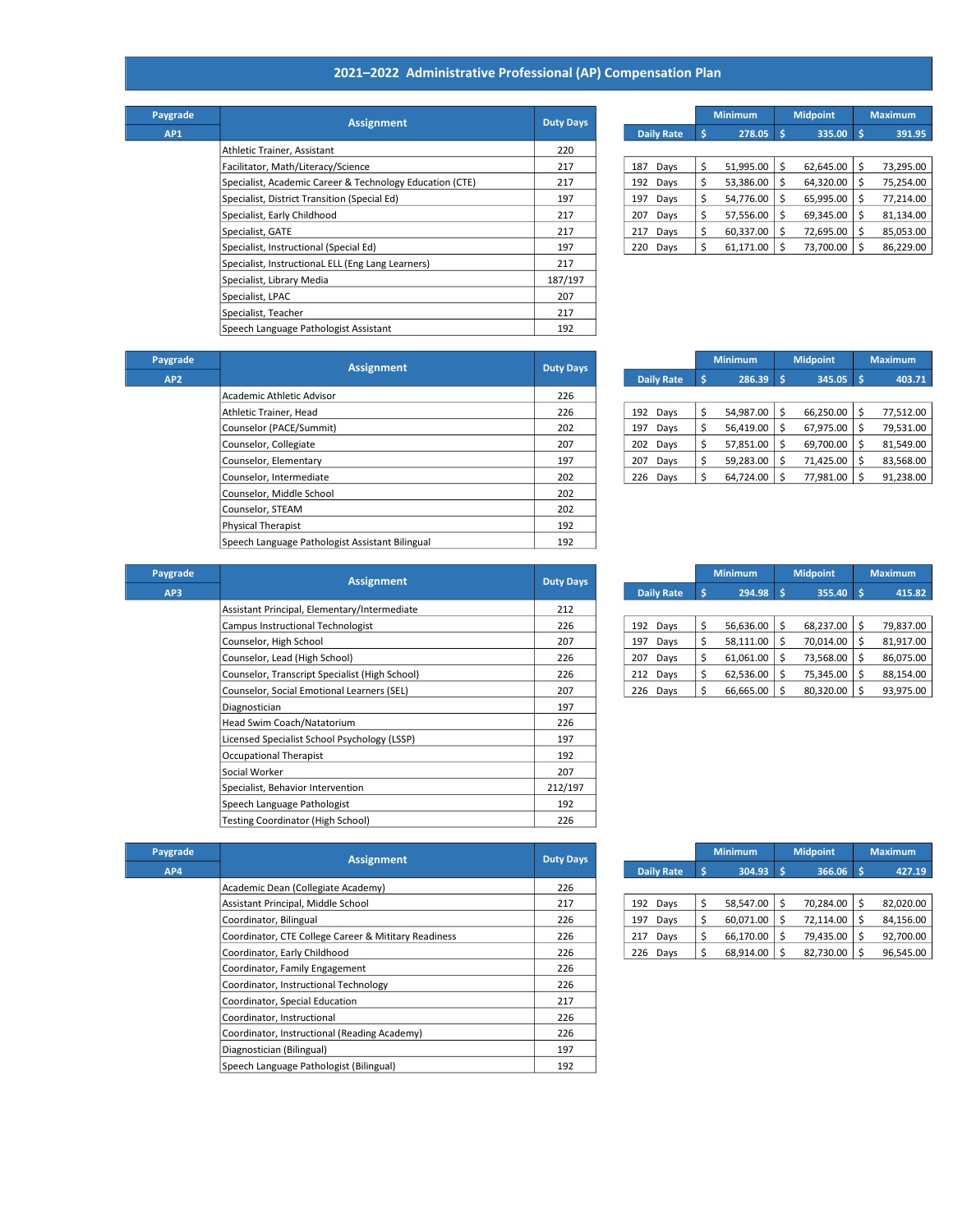## 2021–2022 Administrative Professional (AP) Compensation Plan

| Paygrade | <b>Assignment</b>                  | <b>Duty Days</b> |  |          |                   | <b>Minimum</b> |           | <b>Midpoint</b> |           | <b>Maximum</b> |
|----------|------------------------------------|------------------|--|----------|-------------------|----------------|-----------|-----------------|-----------|----------------|
| AP5      |                                    |                  |  |          | <b>Daily Rate</b> |                | 317.12    |                 | 380.70 \$ | 444.28         |
|          | Assistant Principal, High School   | 217              |  |          |                   |                |           |                 |           |                |
|          | Associate Principal, High School   | 220/226          |  | 217 Davs |                   |                | 68.815.00 |                 | 82.612.00 | 96.409.00      |
|          | Assistant Principal. PACE & Summit | 217              |  | 220 Days |                   |                | 69.766.00 |                 | 83.754.00 | 97.742.00      |
|          |                                    |                  |  |          |                   |                |           |                 |           |                |

|     |                   |     | <b>Minimum</b> |    | <b>Midpoint</b> | <b>Maximum</b> |            |  |  |  |
|-----|-------------------|-----|----------------|----|-----------------|----------------|------------|--|--|--|
|     | <b>Daily Rate</b> | '\$ | 317.12         | -S | 380.70          | S              | 444.28     |  |  |  |
|     |                   |     |                |    |                 |                |            |  |  |  |
| 217 | Davs              | \$  | 68,815.00      |    | 82,612.00       | Ś              | 96,409.00  |  |  |  |
| 220 | Days              | \$  | 69,766.00      | \$ | 83,754.00       | \$             | 97,742.00  |  |  |  |
| 226 | Davs              | Ś   | 71,669.00      |    | 86,038.00       |                | 100,407.00 |  |  |  |

| Paygrade        | <b>Assignment</b>                          | <b>Duty Days</b> |                   |  | <b>Minimum</b> |  | <b>Midpoint</b> | <b>Maximum</b> |            |
|-----------------|--------------------------------------------|------------------|-------------------|--|----------------|--|-----------------|----------------|------------|
| AP <sub>6</sub> |                                            |                  | <b>Daily Rate</b> |  | $352.31$ \$    |  | $418.77$ \$     |                | 485.23     |
|                 | Assistant Athletic Director                | 226              |                   |  |                |  |                 |                |            |
|                 | Director, Counseling                       | 226              | 226 Days          |  | 79,622.00 \$   |  | 94,642.00       |                | 109,662.00 |
|                 | Director, Data Assessment & Accountability | 226              |                   |  |                |  |                 |                |            |
|                 | Director, Fine Arts                        | 226              |                   |  |                |  |                 |                |            |
|                 | Director, Nursing                          | 226              |                   |  |                |  |                 |                |            |
|                 | Director, Technology Operations            | 226              |                   |  |                |  |                 |                |            |
|                 | Principal, Collegiate Academy              | 226              |                   |  |                |  |                 |                |            |
|                 | Principal, Elementary                      | 226              |                   |  |                |  |                 |                |            |
|                 | Principal, Intermediate                    | 226              |                   |  |                |  |                 |                |            |
|                 | Principal, PACE (AEP)                      | 226              |                   |  |                |  |                 |                |            |
|                 | Principal, Summit (DAEP)                   | 226              |                   |  |                |  |                 |                |            |

| <b>Daily Rate</b> | 352.31       | 418.77         | 485.23     |
|-------------------|--------------|----------------|------------|
|                   |              |                |            |
| 226 Days          | 79,622.00 \$ | $94,642.00$ \$ | 109,662.00 |
|                   |              |                |            |

| Paygrade | <b>Assignment</b>                                       | <b>Duty Days</b> |  |                   |    | <b>Minimum</b> |     | <b>Midpoint</b> |    | <b>Maximum</b> |
|----------|---------------------------------------------------------|------------------|--|-------------------|----|----------------|-----|-----------------|----|----------------|
| AP7      |                                                         |                  |  | <b>Daily Rate</b> | Ś  | 393.99         | -Ś. | 460.65          | S  | 527.31         |
|          | Director, Accounting                                    | 226              |  |                   |    |                |     |                 |    |                |
|          | Director, Advanced Academics & Innovation               | 226              |  | 226 Days          | Ś. | 89,042.00      | Ŝ.  | 104,107.00      | Ŝ. | 119,172.00     |
|          | Director, CTE/College & Career Readiness                | 226              |  |                   |    |                |     |                 |    |                |
|          | Director, Curriculum & Instruction                      | 226              |  |                   |    |                |     |                 |    |                |
|          | Director, Human Resources                               | 226              |  |                   |    |                |     |                 |    |                |
|          | Director, School Improvement & Strategic Initiatives    | 226              |  |                   |    |                |     |                 |    |                |
|          | Director, Language Acquisition & Early Childhood        | 226              |  |                   |    |                |     |                 |    |                |
|          | Director, Professional Development & Program Evaluation | 226              |  |                   |    |                |     |                 |    |                |
|          | Director, Special Education                             | 226              |  |                   |    |                |     |                 |    |                |
|          | Director, State & Federal Programs                      | 226              |  |                   |    |                |     |                 |    |                |
|          | Director, Student Services                              | 226              |  |                   |    |                |     |                 |    |                |
|          | Head Basketball Coach                                   | 226              |  |                   |    |                |     |                 |    |                |
|          | <b>Head Football Coach</b>                              | 226              |  |                   |    |                |     |                 |    |                |
|          | Principal, Middle School                                | 226              |  |                   |    |                |     |                 |    |                |

|                   | <b>Minimum</b> | <b>Midpoint</b>  |  | <b>Maximum</b> |
|-------------------|----------------|------------------|--|----------------|
| <b>Daily Rate</b> | 393.99         | 460.65           |  | 527.31         |
|                   |                |                  |  |                |
| 226 Days          | 89.042.00      | $104, 107.00$ \$ |  | 119,172.00     |
|                   |                |                  |  |                |

| Paygrade        | <b>Assignment</b>                            | <b>Duty Days</b> |                   | <b>Minimum</b> |            | <b>Midpoint</b> |            | <b>Maximum</b> |            |
|-----------------|----------------------------------------------|------------------|-------------------|----------------|------------|-----------------|------------|----------------|------------|
| AP <sub>8</sub> |                                              |                  | <b>Daily Rate</b> |                | 459.50     |                 | 525.14     |                | 590.78     |
|                 | <b>Executive Director, Academic Services</b> | 226              |                   |                |            |                 |            |                |            |
|                 | Executive Principal, High School             | 226              | 226<br>Davs       |                | 103.847.00 |                 | 118.682.00 |                | 133.516.00 |

| Paygrade                         |                                                       |                  |          |                   |
|----------------------------------|-------------------------------------------------------|------------------|----------|-------------------|
| AP <sub>9</sub>                  | <b>Assignment</b>                                     | <b>Duty Days</b> |          |                   |
|                                  | Chief Academic Officer                                | 226              |          |                   |
|                                  | <b>Chief Communications Officer</b>                   | 226              | 226 Days | <b>NEGOTIATED</b> |
|                                  | Chief Financial Officer                               | 226              |          |                   |
|                                  | Chief Human Resources Officer                         | 226              |          |                   |
|                                  | Chief of Schools                                      | 226              |          |                   |
|                                  | Chief of Staff & Operations                           | 226              |          |                   |
|                                  | Chief Technology Officer                              | 226              |          |                   |
|                                  | Chief Special Initiatives & Collaborative Communities | 226              |          |                   |
|                                  | Chief of School Improvement & Strategic Iniatives     | 226              |          |                   |
|                                  | <b>Director Athletics</b>                             | 226              |          |                   |
|                                  |                                                       |                  |          |                   |
| <b>SUPERINTENDENT OF SCHOOLS</b> |                                                       |                  | 226 Days | <b>NEGOTIATED</b> |

|     |      | \$                | 459.50     | \$<br>525.14     | \$                | 590.78     |
|-----|------|-------------------|------------|------------------|-------------------|------------|
|     |      |                   |            |                  |                   |            |
| 226 | Days | \$                | 103,847.00 | \$<br>118,682.00 | \$                | 133,516.00 |
|     |      |                   |            |                  |                   |            |
|     |      |                   |            |                  |                   |            |
|     |      |                   |            |                  |                   |            |
|     |      |                   |            |                  |                   |            |
| 226 | Days |                   |            |                  |                   |            |
|     |      |                   |            |                  |                   |            |
|     |      |                   |            |                  |                   |            |
|     |      |                   |            |                  |                   |            |
|     |      |                   |            |                  |                   |            |
|     |      |                   |            |                  |                   |            |
|     |      |                   |            |                  |                   |            |
|     |      |                   |            |                  |                   |            |
|     |      |                   |            |                  |                   |            |
|     |      | <b>Daily Rate</b> |            |                  | <b>NEGOTIATED</b> |            |

**Minimum Midpoint Maximum** 

226 Days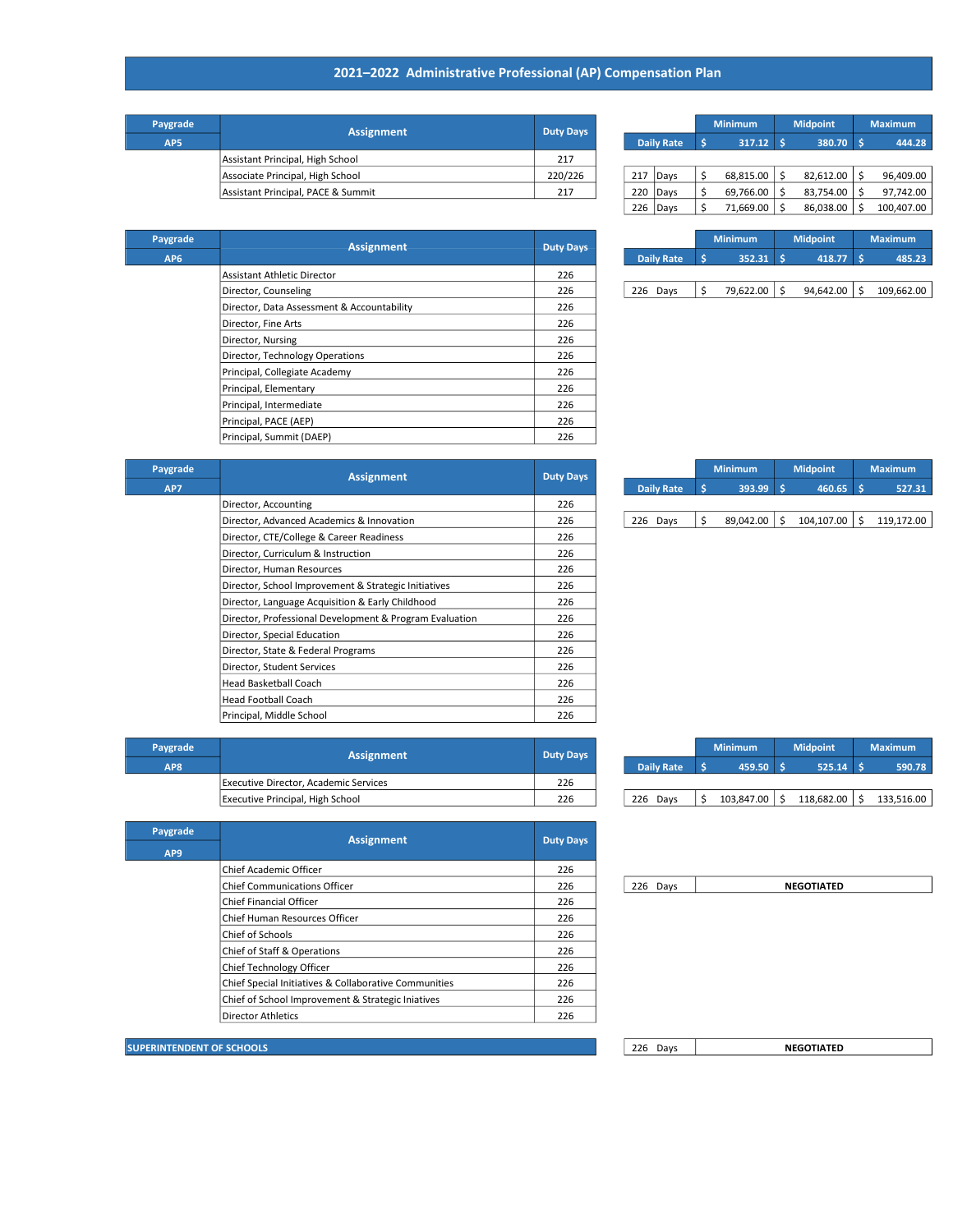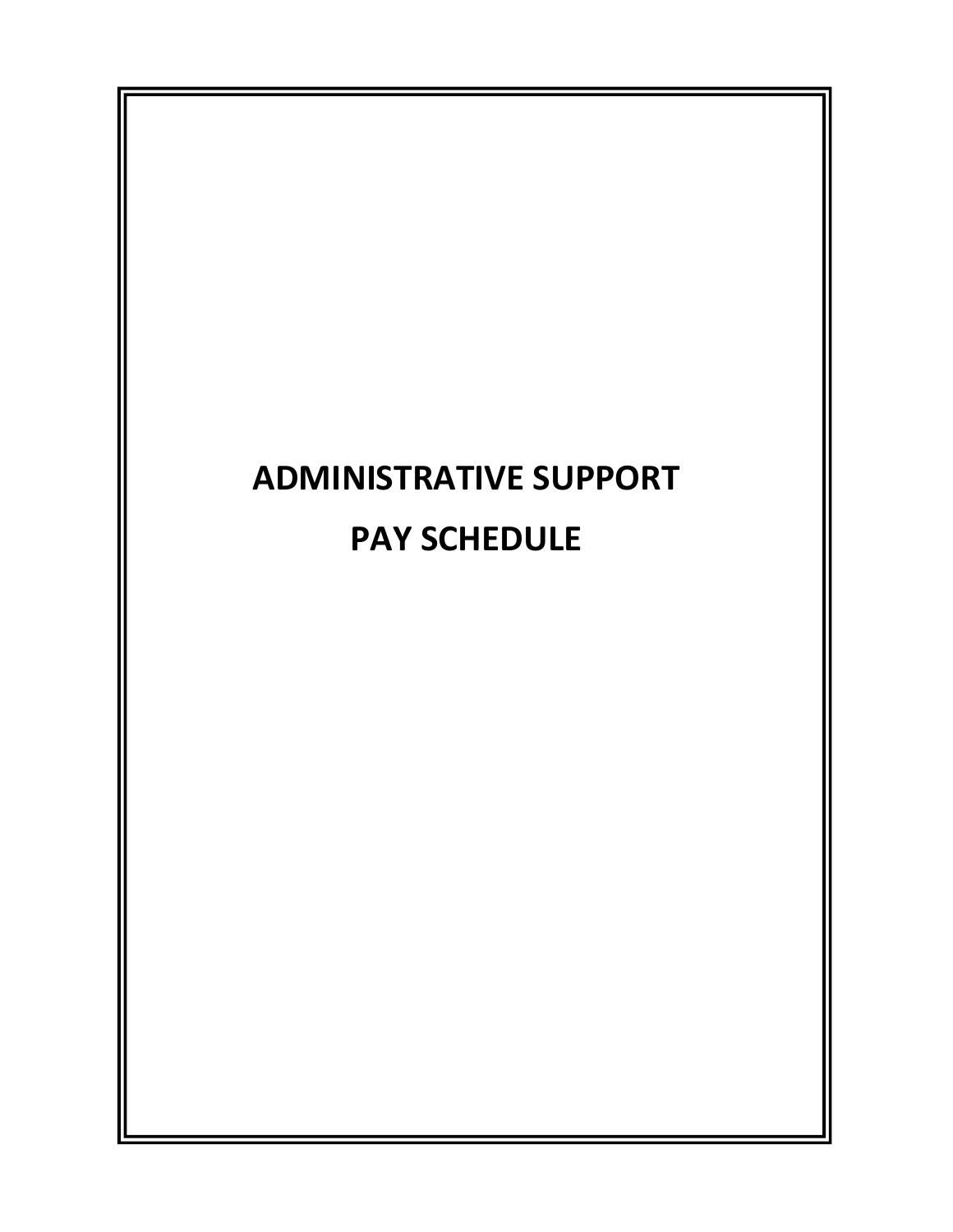#### 2021–2022 Administrative Support (AS) Compensation Plan

| Paygrade |                        | <b>Duty Days</b> |     |                    | <b>Minimum</b> | <b>Midpoint</b> |  |
|----------|------------------------|------------------|-----|--------------------|----------------|-----------------|--|
| AS1      | <b>Assignment</b>      |                  |     | <b>Hourly Rate</b> | 11.39          | $13.90$ \$      |  |
|          |                        |                  |     |                    |                |                 |  |
|          | Aide, Copy Center/Mail | 207              | 187 | Days               | 15,974.00      | 19,495.00       |  |
|          | Clerk, Counselor       | 202              |     | 202<br>Days        | 17,256.00      | 21,059.00       |  |
|          | Clerk, Special Ed      | 187              | 207 | Days               | 17,683.00      | 21,580.00       |  |

|                    |    | <b>Minimum</b> |    | <b>Midpoint</b> |    | <b>Maximum</b> |
|--------------------|----|----------------|----|-----------------|----|----------------|
| <b>Hourly Rate</b> | Ś  | 11.39          |    | 13.90           |    | 16.41          |
|                    |    |                |    |                 |    |                |
| 187<br>Days        | \$ | 15,974.00      |    | 19,495.00       | \$ | 23,015.00      |
| 202<br>Days        | \$ | 17,256.00      | \$ | 21,059.00       | \$ | 24,861.00      |
| Davs<br>207        | ς  | 17,683.00      | ς  | 21,580.00       | Ś  | 25,477.00      |

| Paygrade        | <b>Assignment</b>                 | <b>Duty Days</b> |                    | <b>Minimum</b> |           | <b>Midpoint</b> |                    | <b>Maximum</b> |           |
|-----------------|-----------------------------------|------------------|--------------------|----------------|-----------|-----------------|--------------------|----------------|-----------|
| AS <sub>2</sub> |                                   |                  | <b>Hourly Rate</b> |                | $12.77$ : |                 | 15.57 <sup>5</sup> |                | 18.37     |
|                 |                                   |                  |                    |                |           |                 |                    |                |           |
|                 | Clerk. Office                     | 187              | 187<br>Davs        |                | 17.910.00 |                 | 21.837.00          |                | 25,764.00 |
|                 | Clerk, Receptionist (High School) | 226              | 226<br>Days        |                | 21,645.00 |                 | 26,391.00          |                | 31,137.00 |

| Paygrade | Assignment                                     | <b>Duty Days</b> |     |                    | <b>Minimum</b> |                    | <b>Midpoint</b> |            | <b>Maximum</b> |           |
|----------|------------------------------------------------|------------------|-----|--------------------|----------------|--------------------|-----------------|------------|----------------|-----------|
| AS3      |                                                |                  |     | <b>Hourly Rate</b> |                | 14.07 <sub>5</sub> |                 | $17.16$ \$ |                | 20.25     |
|          |                                                |                  |     |                    |                |                    |                 |            |                |           |
|          | Clerk, Attendance                              | 197              | 187 | Days               |                | 19,733.00          |                 | 24.067.00  |                | 28,401.00 |
|          | Clerk. LPAC                                    | 197              | 197 | Davs               |                | 20,788.00          |                 | 25.354.00  |                | 29,919.00 |
|          | Clerk, Records (High School)                   | 226              |     | 226 Days           |                | 23,849.00          | Ŝ               | 29,086.00  |                | 34,324.00 |
|          | Clerk, Substitutes (High School)               | 187              |     |                    |                |                    |                 |            |                |           |
|          | Secretary, Assistant Principal (Middle School) | 197              |     |                    |                |                    |                 |            |                |           |
|          | Secretary, Counselor                           | 197              |     |                    |                |                    |                 |            |                |           |

| <b>Hourly Rate</b> | 14.07     | 17.16     | 20.25     |
|--------------------|-----------|-----------|-----------|
|                    |           |           |           |
| 187<br>Days        | 19,733.00 | 24,067.00 | 28,401.00 |
| 197<br>Days        | 20,788.00 | 25,354.00 | 29,919.00 |
| 226<br>Days        | 23,849.00 | 29,086.00 | 34,324.00 |
|                    |           |           |           |

187 187 Days 17,910.00 \$ 21,837.00 \$ 25,764.00 \$ 226 226 Days \$ 21,645.00 \$ 26,391.00 \$ 31,137.00

| Paygrade |                                              | <b>Duty Days</b> |  |                    | <b>Minimum</b> |           | <b>Midpoint</b> |                  | <b>Maximum</b> |           |
|----------|----------------------------------------------|------------------|--|--------------------|----------------|-----------|-----------------|------------------|----------------|-----------|
| AS4      | <b>Assignment</b>                            |                  |  | <b>Hourly Rate</b> | .s             | 15.05     | S               | 18.36            |                | 21.67     |
|          |                                              |                  |  |                    |                |           |                 |                  |                |           |
|          | Aide, Media Center                           | 207              |  | 197 Days           | Ś              | 22,236.00 | Ś               | 27,127.00        | Ŝ.             | 32,017.00 |
|          | Clerk, Data Management (Special Ed)          | 226              |  | 207 Days           | Ś              | 23,365.00 | Ś               | 28,504.00        | -Ŝ             | 33,643.00 |
|          | Clerk, District Copy                         | 197              |  | 220 Days           | ς.             | 24,833.00 | S               | 30,294.00        |                | 35,756.00 |
|          | Clerk, Free & Reduced                        | 226              |  | 226 Days           | Ś              | 25,510.00 | -S              | $31,120.00$   \$ |                | 36,731.00 |
|          | Clerk, SEMS/SERS (Special Ed)                | 207              |  |                    |                |           |                 |                  |                |           |
|          | Clerk, Special Needs (Transportation)        | 226              |  |                    |                |           |                 |                  |                |           |
|          | Clerk, Truancy Records                       | 197              |  |                    |                |           |                 |                  |                |           |
|          | Clerk, Withdrawal                            | 197              |  |                    |                |           |                 |                  |                |           |
|          | <b>District Receptionist</b>                 | 226              |  |                    |                |           |                 |                  |                |           |
|          | Office Manager (Athletics)                   | 226              |  |                    |                |           |                 |                  |                |           |
|          | Secretary, Assistant Principal (High School) | 197              |  |                    |                |           |                 |                  |                |           |
|          | Secretary/Receptionist (STEAM)               | 220              |  |                    |                |           |                 |                  |                |           |

| Secretary/Receptionist (STEAM)                 | 220               |                  |   |                                                                    |                |                                                                       |   |                |
|------------------------------------------------|-------------------|------------------|---|--------------------------------------------------------------------|----------------|-----------------------------------------------------------------------|---|----------------|
|                                                |                   |                  |   |                                                                    |                | <b>Midpoint</b>                                                       |   | <b>Maximum</b> |
|                                                |                   |                  | S |                                                                    |                |                                                                       |   | 23.51          |
|                                                |                   |                  |   |                                                                    |                |                                                                       |   |                |
| Clerk, Bookkeeper (High School)                | 226               |                  |   |                                                                    | Ŝ.             | 32,420.00                                                             | S | 38,263.00      |
| Student Management Supervisor (Transportation) | 226               |                  |   |                                                                    | <sub>S</sub>   | 32,868.00                                                             |   | 38,792.00      |
| Clerk, Transportation Shop                     | 260               |                  |   |                                                                    |                | 33,764.00                                                             |   | 39,849.00      |
| Secretary, Associate Principal                 | 226               |                  |   |                                                                    |                | 38,844.00                                                             |   | 45,845.00      |
| Secretary, Collegiate                          | 226               |                  |   |                                                                    |                |                                                                       |   |                |
| Secretary, Principal (Elementary/Intermediate) | 217               |                  |   |                                                                    |                |                                                                       |   |                |
| Secretary, Principal (Middle School)           | 220               |                  |   |                                                                    |                |                                                                       |   |                |
| Secretary, Principal (Summit)                  | 226               |                  |   |                                                                    |                |                                                                       |   |                |
| Secretary, Principal (PACE)                    | 226               |                  |   |                                                                    |                |                                                                       |   |                |
|                                                | <b>Assignment</b> | <b>Duty Days</b> |   | <b>Hourly Rate</b><br>217 Days<br>220 Days<br>226 Days<br>260 Days | <b>Minimum</b> | $16.33$ \$<br>26,577.00<br>26,945.00<br>$27,679.00$   \$<br>31,844.00 |   | $19.92$ \$     |

| Paygrade | <b>Assignment</b>                            | <b>Duty Days</b> |          |                    | <b>Minimum</b> |           | <b>Midpoint</b> |            | <b>Maximum</b> |           |
|----------|----------------------------------------------|------------------|----------|--------------------|----------------|-----------|-----------------|------------|----------------|-----------|
| AS6      |                                              |                  |          | <b>Hourly Rate</b> |                | 17.97     |                 | $21.91$ \$ |                | 25.85     |
|          |                                              |                  |          |                    |                |           |                 |            |                |           |
|          | Clerk, Accounts Payable                      | 226              | 226 Days |                    |                | 30,459.00 |                 | 37,137.00  |                | 43,816.00 |
|          | Secretary, Department                        | 226              |          |                    |                |           |                 |            |                |           |
|          | Secretary, Executive Principal (High School) | 226              |          |                    |                |           |                 |            |                |           |

|                    | <b>Minimum</b> |           |             | <b>Midpoint</b> |     | <b>Maximum</b> |
|--------------------|----------------|-----------|-------------|-----------------|-----|----------------|
| <b>Hourly Rate</b> | s              | 15.05     | 18.36<br>۱Ś |                 | ۱Ś. | 21.67          |
|                    |                |           |             |                 |     |                |
| 197<br>Days        | \$             | 22,236.00 | Ś           | 27,127.00       | Ś   | 32,017.00      |
| 207<br>Days        | \$             | 23,365.00 | \$          | 28.504.00       | \$  | 33.643.00      |
| 220<br>Days        | \$             | 24,833.00 | \$          | 30,294.00       | \$  | 35,756.00      |
| 226<br>Davs        |                | 25 510 00 |             | 31 120 00       |     | 36 731 00      |

|                    |    | <b>Minimum</b> |    | <b>Midpoint</b> |     | <b>Maximum</b> |
|--------------------|----|----------------|----|-----------------|-----|----------------|
| <b>Hourly Rate</b> | s  | 16.33          | -S | 19.92           | '\$ | 23.51          |
|                    |    |                |    |                 |     |                |
| 217<br>Days        | \$ | 26,577.00      | \$ | 32.420.00       | \$  | 38,263.00      |
| 220<br>Days        | \$ | 26.945.00      | \$ | 32,868.00       | \$  | 38.792.00      |
| 226<br>Days        | \$ | 27,679.00      | \$ | 33,764.00       | \$  | 39.849.00      |
| 260<br>Davs        | Ś  | 31.844.00      | Ś  | 38.844.00       | \$  | 45.845.00      |

| y Days |  |                    | <b>Minimum</b> | <b>Midpoint</b> | <b>Maximum</b> |           |  |  |  |
|--------|--|--------------------|----------------|-----------------|----------------|-----------|--|--|--|
|        |  | <b>Hourly Rate</b> | 17.97          | 21.91           |                | 25.85     |  |  |  |
|        |  |                    |                |                 |                |           |  |  |  |
| 226    |  | 226 Davs           | 30,459.00      | 37,137.00       |                | 43,816.00 |  |  |  |
|        |  |                    |                |                 |                |           |  |  |  |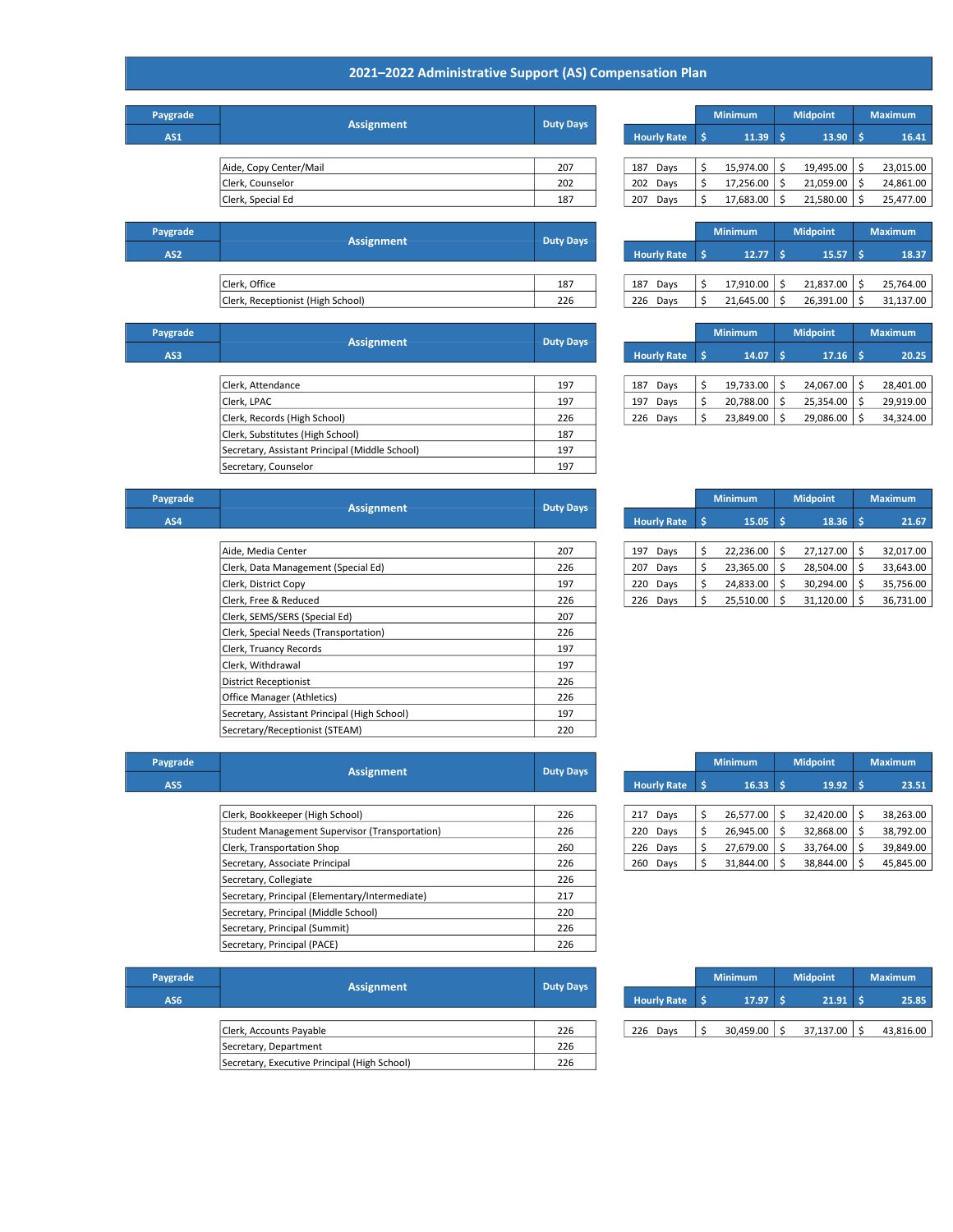#### 2021–2022 Administrative Support (AS) Compensation Plan

| Paygrade | <b>Assignment</b>                                      |                  |                    |    | <b>Minimum</b> |     | <b>Midpoint</b>  | <b>Maximum</b> |
|----------|--------------------------------------------------------|------------------|--------------------|----|----------------|-----|------------------|----------------|
| AS7      |                                                        | <b>Duty Days</b> | <b>Hourly Rate</b> |    | $21.20$ \$     |     | 25.85            | 30.50          |
|          |                                                        |                  |                    |    |                |     |                  |                |
|          | <b>Truancy Officer</b>                                 | 212              | 192 Days           | Ś. | 30,528.00      | S   | 37,224.00        | 43,920.00      |
|          | Specialist, Payroll                                    | 226              | 197<br>Days        | Ś. | 31,323.00      | S   | 38,193.00        | 45,064.00      |
|          | Secretary, Executive                                   | 226              | 212 Days           | Ś  | 33,708.00      | S   | 41,102.00        | 48,495.00      |
|          | <b>Family Engagement Liaison</b>                       | 197              | 226 Days           | Ś  | 35,934.00      | -\$ | $43,816.00$ \ \$ | 51,698.00      |
|          | Licensed Specialist in School Psychology (LSSP) Intern | 192              |                    |    |                |     |                  |                |
|          |                                                        |                  |                    |    |                |     |                  |                |
| Paygrade |                                                        |                  |                    |    | <b>Minimum</b> |     | <b>Midpoint</b>  | <b>Maximum</b> |
| AS8      | <b>Assignment</b>                                      | <b>Duty Days</b> | <b>Hourly Rate</b> |    | 29.68          |     | 36.19            | 42.70          |

|        |     |                    | <b>Minimum</b> |           |      | <b>Midpoint</b> |    | <b>Maximum</b> |
|--------|-----|--------------------|----------------|-----------|------|-----------------|----|----------------|
| y Days |     | <b>Hourly Rate</b> | -\$            | 21.20     | l Si | 25.85           | ŝ  | 30.50          |
|        |     |                    |                |           |      |                 |    |                |
| 212    | 192 | Days               | \$             | 30,528.00 | \$   | 37,224.00       | \$ | 43,920.00      |
| 226    | 197 | Days               | \$             | 31,323.00 | \$   | 38,193.00       | \$ | 45,064.00      |
| 226    | 212 | Days               |                | 33,708.00 | \$   | 41,102.00       | \$ | 48,495.00      |
| 197    | 226 | Days               | \$             | 35,934.00 | \$   | 43,816.00       | \$ | 51,698.00      |
|        |     |                    |                |           |      |                 |    |                |

| Paygrade        | <b>Assignment</b>         | <b>Duty Days</b> |                    | <b>Minimum</b> |           | <b>Midpoint</b> |           | <b>Maximum</b> |           |
|-----------------|---------------------------|------------------|--------------------|----------------|-----------|-----------------|-----------|----------------|-----------|
| AS <sub>8</sub> |                           |                  | <b>Hourly Rate</b> |                | 29.68     |                 | 36.19     |                | 42.70     |
|                 |                           |                  |                    |                |           |                 |           |                |           |
|                 | Secretary, Superintendent | 226              | 226<br>Days        |                | 50,308.00 |                 | 61,342.00 |                | 72,377.00 |

| y Days |                    |      | <b>Minimum</b> | <b>Midpoint</b> | <b>Maximum</b> |
|--------|--------------------|------|----------------|-----------------|----------------|
|        | <b>Hourly Rate</b> |      | 29.68          | 36.19           | 42.70          |
|        |                    |      |                |                 |                |
| 226    | 226                | Davs | 50,308.00      | 61.342.00       | 72.377.00      |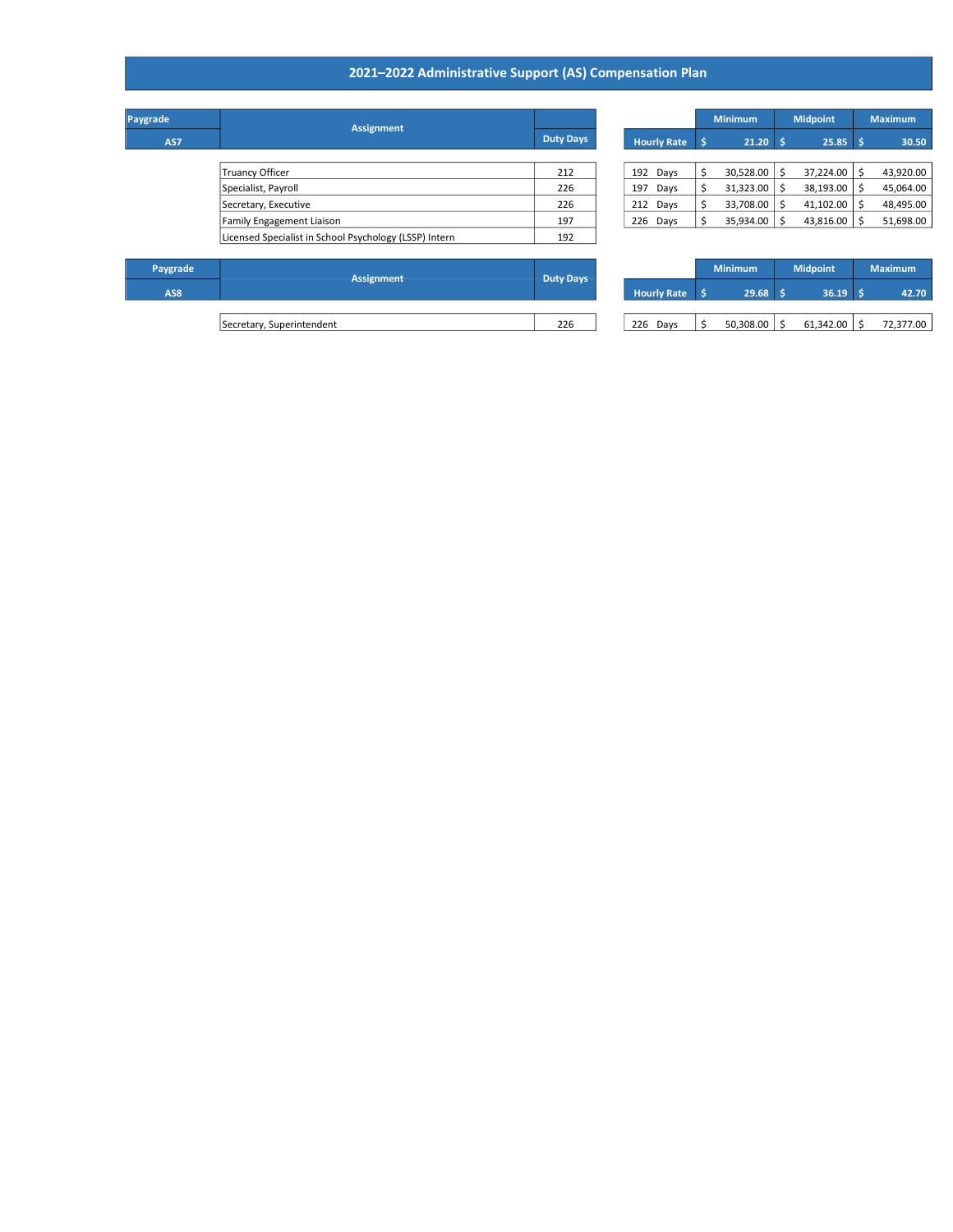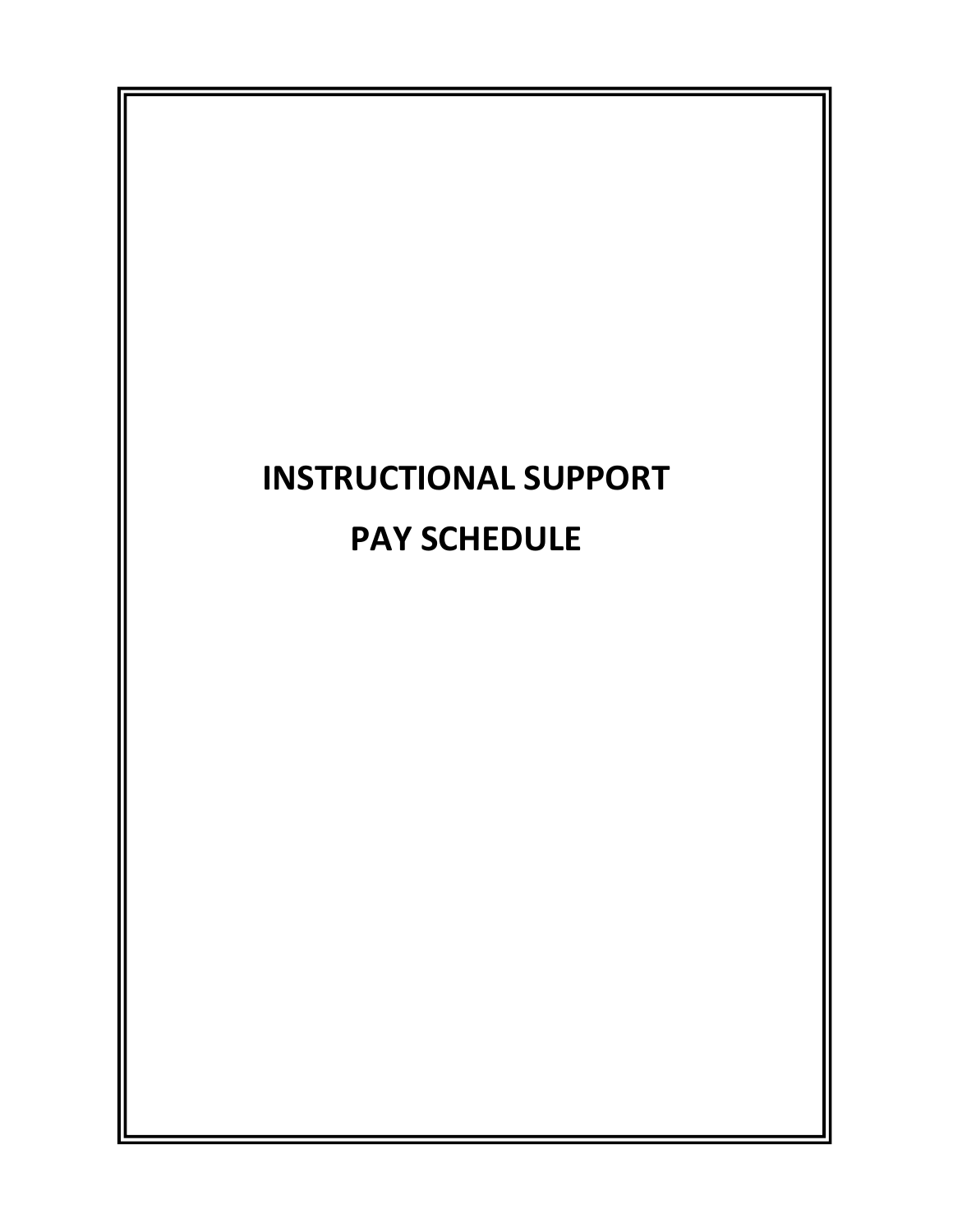#### 2021–2022 Instructional Support (IS) Compensation Plan

| Paygrade        | <b>Assignment</b>        | <b>Duty Days</b> |     |                    | <b>Minimum</b> | <b>Midpoint</b> |             | <b>Maximum</b> |           |
|-----------------|--------------------------|------------------|-----|--------------------|----------------|-----------------|-------------|----------------|-----------|
| IS <sub>1</sub> |                          |                  |     | <b>Hourly Rate</b> | 11.62          |                 | $$14.00$ \$ |                | 16.38     |
|                 |                          |                  |     |                    |                |                 |             |                |           |
|                 | Aide, Bilingual          | 187              | 187 | Days               | $16,297.00$ \$ |                 | 19,635.00   |                | 22,973.00 |
|                 | Aide, ESL                | 187              |     |                    |                |                 |             |                |           |
|                 | Aide, Instructional      | 187              |     |                    |                |                 |             |                |           |
|                 | Aide, Physical Education | 187              |     |                    |                |                 |             |                |           |
|                 | Aide, Pre-Kindergarten   | 187              |     |                    |                |                 |             |                |           |

| y Days |  |                    | <b>Minimum</b> | <b>Midpoint</b> | <b>Maximum</b> |
|--------|--|--------------------|----------------|-----------------|----------------|
|        |  | <b>Hourly Rate</b> | 11.62          | \$14.00         | 16.38          |
|        |  |                    |                |                 |                |
| 187    |  | Davs<br>187        | 16,297.00      | 19,635.00       | 22,973.00      |
| 107    |  |                    |                |                 |                |

| Paygrade        | <b>Assignment</b>                            | <b>Duty Days</b> |     |                    | <b>Minimum</b> |                  | <b>Midpoint</b> |             | <b>Maximum</b> |           |
|-----------------|----------------------------------------------|------------------|-----|--------------------|----------------|------------------|-----------------|-------------|----------------|-----------|
| IS <sub>2</sub> |                                              |                  |     | <b>Hourly Rate</b> |                | 12.20            |                 | $$14.70$ \$ |                | 17.20     |
|                 |                                              |                  |     |                    |                |                  |                 |             |                |           |
|                 | Aide, Health Services                        | 187              | 187 | Days               |                | $17,111.00$   \$ |                 | 20,617.00   |                | 24,123.00 |
|                 | Aide, Library                                | 187              |     |                    |                |                  |                 |             |                |           |
|                 | Aide, Media Tech (CTE)                       | 187              |     |                    |                |                  |                 |             |                |           |
|                 | Aide, Special Education (Resource/Inclusion) | 187              |     |                    |                |                  |                 |             |                |           |

|                    | .         | 11114101111 | .         |           |
|--------------------|-----------|-------------|-----------|-----------|
| <b>Hourly Rate</b> | 12.20     |             | \$14.70   | 17.20     |
|                    |           |             |           |           |
| 187 Days           | 17,111.00 |             | 20,617.00 | 24,123.00 |
|                    |           |             |           |           |

| vgrade          | <b>Assignment</b>                                       | <b>Duty Days</b> |  |                | <b>Minimum</b> | <b>Midpoint</b> | <b>Maximum</b> |
|-----------------|---------------------------------------------------------|------------------|--|----------------|----------------|-----------------|----------------|
| IS <sub>3</sub> |                                                         |                  |  | Hourly Rate \$ | 12.82          | $$15.44$ \$     | 18.06          |
|                 |                                                         |                  |  |                |                |                 |                |
|                 | Aide, Behavior                                          | 187              |  | 187 Days       | 17,980.00      | 21,655.00       | 25,329.00      |
|                 | Aide/Clerk                                              | 187              |  |                |                |                 |                |
|                 | Aide, In School Suspension                              | 187              |  |                |                |                 |                |
|                 | Aide, Special Education (FAST)                          | 187              |  |                |                |                 |                |
|                 | Aide, Special Education (Structured Learning Classroom) | 187              |  |                |                |                 |                |
|                 | Aide, Special Education (PPCD)                          | 187              |  |                |                |                 |                |
|                 | Aide, Special Education (Behavior)                      | 187              |  |                |                |                 |                |
|                 |                                                         |                  |  |                |                |                 |                |

| Paygrade | <b>Assignment</b> | Duty Days |                    | <b>Minimum</b> | <b>Midpoint</b> | <b>Maximum</b> |
|----------|-------------------|-----------|--------------------|----------------|-----------------|----------------|
| IS3      |                   |           | <b>Hourly Rate</b> | 12.82          | \$15.44         | 18.06          |
|          |                   |           |                    |                |                 |                |
|          | Aide, Behavior    | 187       | 187<br>Days        | 17,980.00      | 21,655.00       | 25,329.00      |

| Paygrade   | <b>Assignment</b>             | <b>Duty Days</b> |     |                    | <b>Minimum</b> |           | <b>Midpoint</b> |             | <b>Maximum</b> |
|------------|-------------------------------|------------------|-----|--------------------|----------------|-----------|-----------------|-------------|----------------|
| <b>IS4</b> |                               |                  |     | <b>Hourly Rate</b> |                | 13.74     |                 | $$16.55$ \$ | 19.36          |
|            |                               |                  |     |                    |                |           |                 |             |                |
|            | Facilitator Digital Classroom | 187              | 187 | Davs               |                | 19.270.00 |                 | 23.211.00   | 27,152.00      |
|            | Permanent Sub                 | 187              |     |                    |                |           |                 |             |                |

|                    | <b>Minimum</b> | <b>Midpoint</b> |  | <b>Maximum</b> |
|--------------------|----------------|-----------------|--|----------------|
| <b>Hourly Rate</b> | 13.74          | \$16.55         |  | 19.36          |
|                    |                |                 |  |                |
| Davs<br>187        | 19.270.00      | 23.211.00       |  | 27,152.00      |

| Paygrade   | <b>Assignment</b>                | <b>Duty Days</b> |                    | <b>Minimum</b> |           | <b>Midpoint</b> | <b>Maximum</b> |
|------------|----------------------------------|------------------|--------------------|----------------|-----------|-----------------|----------------|
| <b>IS5</b> |                                  |                  | <b>Hourly Rate</b> |                | 30.22     | \$36.41         | 42.60          |
|            |                                  |                  |                    |                |           |                 |                |
|            | Occupational Therapist Assistant | 192              | 192<br>Davs        |                | 43.517.00 | 52.430.00       | 61.344.00      |

|                    | <b>Minimum</b>   |  | <b>Midpoint</b> | <b>Maximum</b> |
|--------------------|------------------|--|-----------------|----------------|
| <b>Hourly Rate</b> | \$36.41<br>30.22 |  | 42.60           |                |
|                    |                  |  |                 |                |
| 192<br>Davs        | 43,517.00        |  | 52,430.00       | 61,344.00      |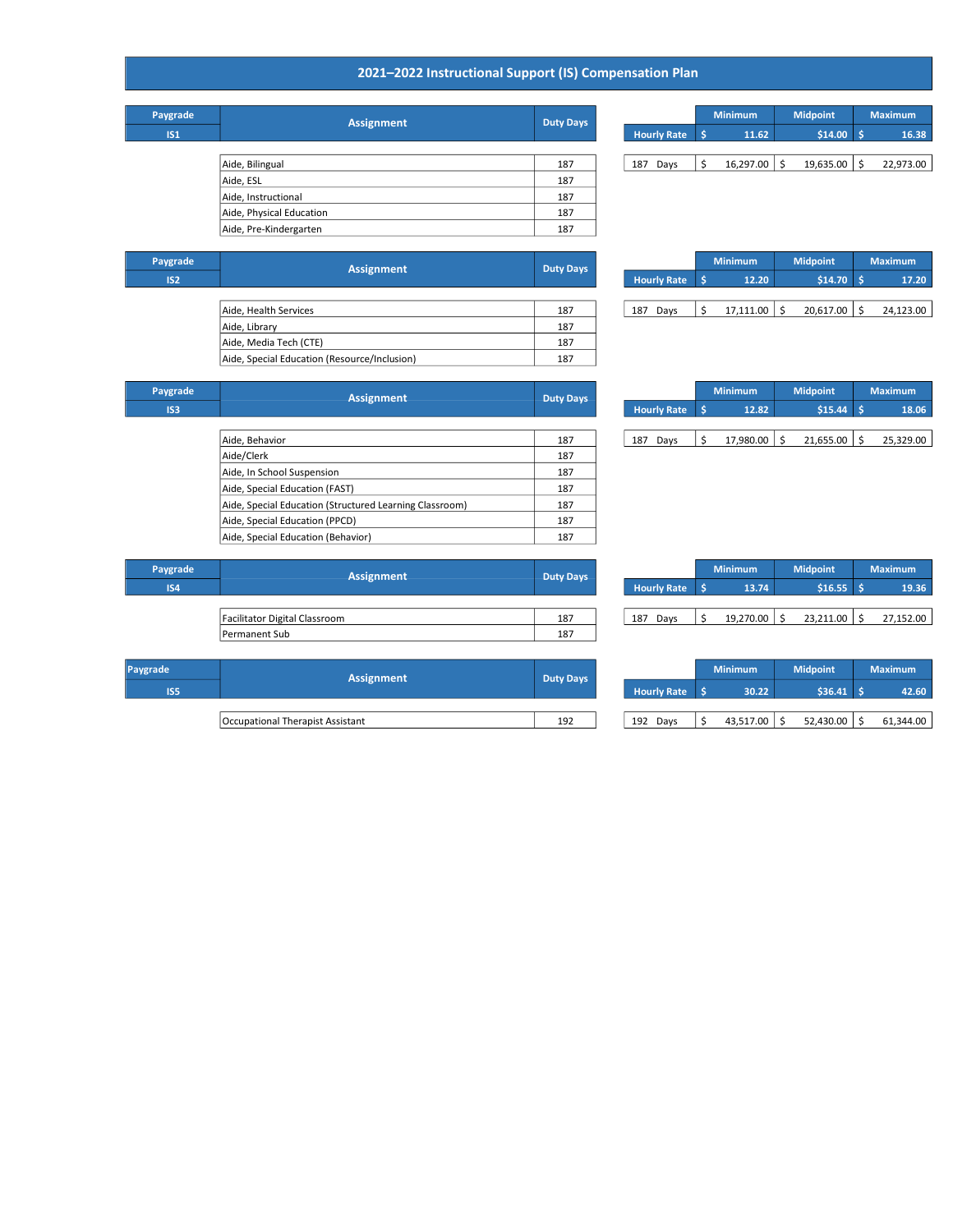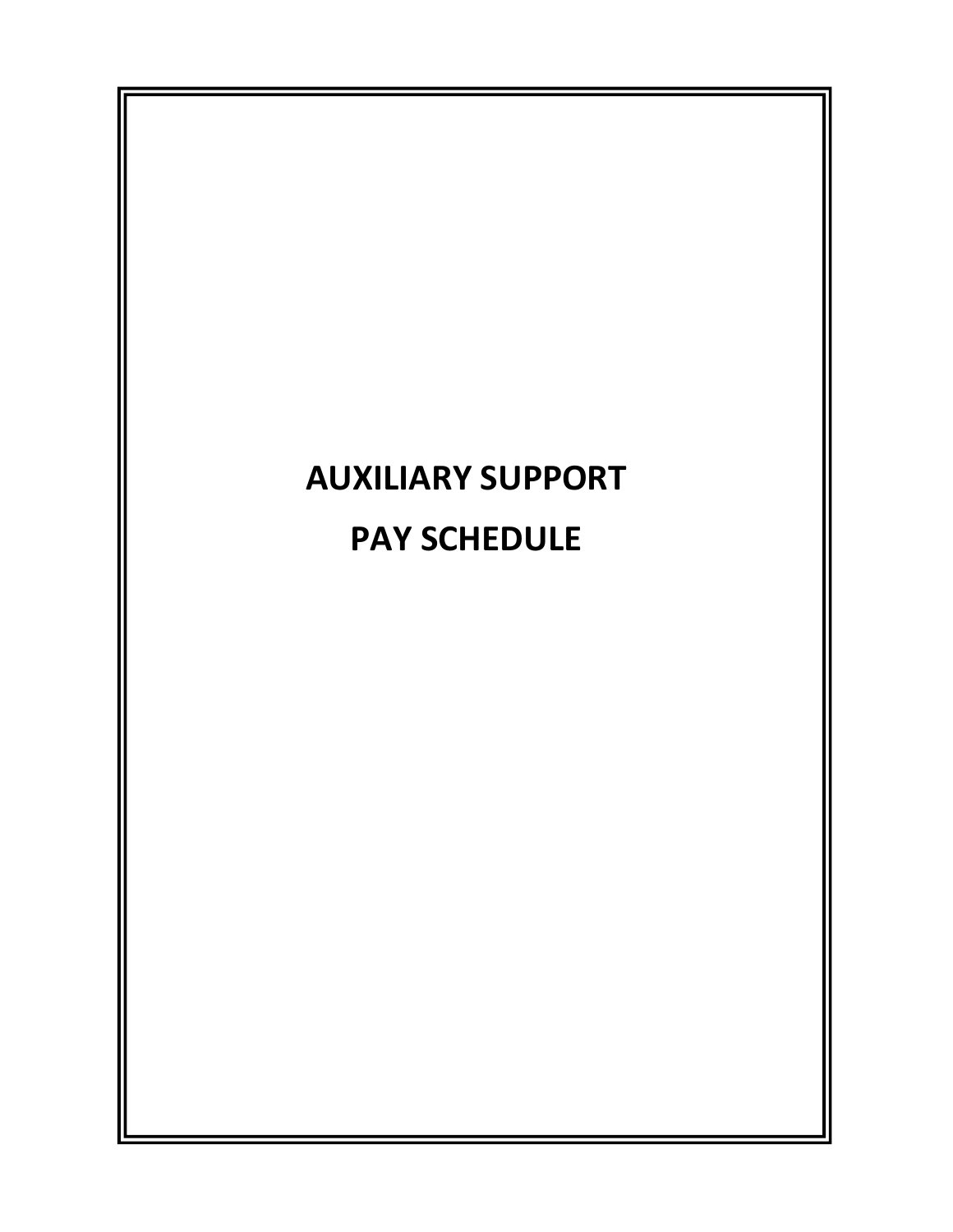## 2021–2022 Auxiliary Support (AUX) Compensation Plan

| Paygrade | <b>Assignment</b>                            | <b>Duty Days</b> |  |     |                    | <b>Minimum</b> | <b>Midpoint</b> |            | <b>Maximum</b> |           |
|----------|----------------------------------------------|------------------|--|-----|--------------------|----------------|-----------------|------------|----------------|-----------|
| AUX1     |                                              |                  |  |     | <b>Hourly Rate</b> | $10.25$ \$     |                 | $12.50$ \$ |                | 14.75     |
|          |                                              |                  |  |     |                    |                |                 |            |                |           |
|          | <b>Bus Attendant</b>                         | 187              |  | 184 | Days               | 15,088.00      |                 | 18,400.00  |                | 21,712.00 |
|          | Custodian                                    | 260              |  | 187 | Days               | 14,376.00      |                 | 18,700.00  |                | 22,066.00 |
|          | Food Service Assistant                       | 184              |  |     | 260 Days           | 21,320.00      |                 | 26,000.00  |                | 30,680.00 |
|          | Food Service Assistant (Production/Catering) | 187              |  |     |                    |                |                 |            |                |           |
|          | Lifeguard                                    | 260              |  |     |                    |                |                 |            |                |           |

|                    | <b>Minimum</b> |    | <b>Midpoint</b> |    | <b>Maximum</b> |
|--------------------|----------------|----|-----------------|----|----------------|
| <b>Hourly Rate</b> | 10.25          | -S | 12.50           | ۱Ś | 14.75          |
|                    |                |    |                 |    |                |
| 184<br>Days        | 15,088.00      | \$ | 18,400.00       | Ś  | 21,712.00      |
| 187<br>Days        | 14,376.00      | \$ | 18,700.00       | \$ | 22,066.00      |
| 260<br>Days        | 21,320.00      | \$ | 26,000.00       | \$ | 30,680.00      |

| Paygrade         | Assignment               | <b>Duty Days</b> |  |          |                    | <b>Minimum</b> | <b>Midpoint</b> |                  |  | <b>Maximum</b> |  |
|------------------|--------------------------|------------------|--|----------|--------------------|----------------|-----------------|------------------|--|----------------|--|
| AUX <sub>2</sub> |                          |                  |  |          | <b>Hourly Rate</b> | $12.10 \,$ \$  |                 | $14.76$ \$       |  | 17.42          |  |
|                  |                          |                  |  |          |                    |                |                 |                  |  |                |  |
|                  | Custodian Assistant Lead | 260              |  | 186 Days |                    | 18,005.00      |                 | 21,963.00        |  | 25,921.00      |  |
|                  | <b>Floor Technician</b>  | 260              |  | 260 Days |                    | 25,168.00      | .s              | $30,701.00$   \$ |  | 36,234.00      |  |
|                  | Food Assistant Lead      | 186              |  |          |                    |                |                 |                  |  |                |  |
|                  | <b>Groundskeeper</b>     | 260              |  |          |                    |                |                 |                  |  |                |  |

|           |                | <b>Midpoint</b> | <b>Maximum</b> |
|-----------|----------------|-----------------|----------------|
| 12.10     |                | 14.76           | 17.42          |
|           |                |                 |                |
| 18,005.00 |                | 21,963.00       | 25,921.00      |
| 25,168.00 |                | 30,701.00       | 36,234.00      |
|           | <b>Minimum</b> |                 |                |

| Paygrade |                                      |                  |     |                    |    | <b>Minimum</b> |    | <b>Midpoint</b>  |    | <b>Maximum</b> |
|----------|--------------------------------------|------------------|-----|--------------------|----|----------------|----|------------------|----|----------------|
|          | <b>Assignment</b>                    | <b>Duty Days</b> |     |                    |    |                |    |                  |    |                |
| AUX3     |                                      |                  |     | <b>Hourly Rate</b> |    | 13.58          | -S | 16.56            |    | 19.54          |
|          |                                      |                  |     |                    |    |                |    |                  |    |                |
|          | Security Officer                     | 192              |     | 184 Days           | \$ | 19,990.00      | \$ | $24,376.00$ \$   |    | 28,763.00      |
|          | Custodian Lead                       | 260              | 187 | Days               | \$ | 20,316.00      | Ŝ. | $24,774.00$   \$ |    | 29,232.00      |
|          | Driver, Central Warehouse            | 226              |     | 192 Days           | \$ | 20,859.00      | Ŝ. | 25,436.00 \$     |    | 30,013.00      |
|          | Driver, Nutrition Warehouse          | 260              |     | 226 Days           | \$ | 24,553.00      | Ŝ. | 29,940.00        | -Ś | 35,328.00      |
|          | <b>Electrician Helper</b>            | 260              |     | 260 Days           | Ś. | 28,246.00      | \$ | $34,445.00$   \$ |    | 40,643.00      |
|          | <b>HVAC Filter Technician</b>        | 260              |     |                    |    |                |    |                  |    |                |
|          | Lifeguard Head                       | 260              |     |                    |    |                |    |                  |    |                |
|          | Painter Helper                       | 260              |     |                    |    |                |    |                  |    |                |
|          | <b>Parking Guard</b>                 | 184              |     |                    |    |                |    |                  |    |                |
|          | Technician Level II (Transportation) | 260              |     |                    |    |                |    |                  |    |                |
|          | Warehouse Worker (Nutrition)         | 187              |     |                    |    |                |    |                  |    |                |
|          | Warehouse Worker (Receiving)         | 226              |     |                    |    |                |    |                  |    |                |
|          | Worker, Document Management          | 226              |     |                    |    |                |    |                  |    |                |

|                    |    | <b>Minimum</b> |    | <b>Midpoint</b> |     | <b>Maximum</b> |
|--------------------|----|----------------|----|-----------------|-----|----------------|
| <b>Hourly Rate</b> | S  | 13.58          | Ŝ  | 16.56           | -\$ | 19.54          |
|                    |    |                |    |                 |     |                |
| 184<br>Days        | \$ | 19,990.00      | \$ | 24,376.00       | \$  | 28,763.00      |
| 187<br>Days        | Ś  | 20,316.00      | \$ | 24.774.00       | \$  | 29,232.00      |
| 192<br>Days        | \$ | 20,859.00      | \$ | 25,436.00       | \$  | 30,013.00      |
| 226<br>Days        | \$ | 24,553.00      | \$ | 29,940.00       | \$  | 35,328.00      |
| 260.<br>Davs       | ς  | 28 246 00      |    | 34 445 00       | ς   | 40 643 00      |

| Paygrade | <b>Assignment</b>                    | <b>Duty Days</b> |  |     |                    | <b>Minimum</b> | <b>Midpoint</b> |               | <b>Maximum</b> |           |
|----------|--------------------------------------|------------------|--|-----|--------------------|----------------|-----------------|---------------|----------------|-----------|
| AUX4     |                                      |                  |  |     | <b>Hourly Rate</b> | $14.53$ \$     |                 | $17.72 \,$ \$ |                | 20.91     |
|          |                                      |                  |  |     |                    |                |                 |               |                |           |
|          | <b>Bus Driver</b>                    | 187              |  | 187 | Days               | $21,737.00$ \$ |                 | 26,509.00     |                | 31,281.00 |
|          | Custodian Lead (High School)         | 260              |  |     | 260 Days           | $30,222.00$ \$ |                 | 36,858.00     |                | 43,493.00 |
|          | Equipment Operator                   | 260              |  |     |                    |                |                 |               |                |           |
|          | Maintenance Technician               | 260              |  |     |                    |                |                 |               |                |           |
|          | Maintenance Technician (High School) | 260              |  |     |                    |                |                 |               |                |           |

| ty Days |  |     |                    | <b>Minimum</b> | <b>Midpoint</b> | <b>Maximum</b> |           |  |  |
|---------|--|-----|--------------------|----------------|-----------------|----------------|-----------|--|--|
|         |  |     | <b>Hourly Rate</b> | 14.53          | 17.72           |                | 20.91     |  |  |
|         |  |     |                    |                |                 |                |           |  |  |
| 187     |  | 187 | Davs               | 21,737.00      | 26,509.00       |                | 31,281.00 |  |  |
| 260     |  | 260 | Davs               | 30.222.00      | 36,858.00       |                | 43,493.00 |  |  |
|         |  |     |                    |                |                 |                |           |  |  |

| Paygrade | <b>Assignment</b>                              | <b>Duty Days</b> |  |                    | <b>Minimum</b> |                  | <b>Midpoint</b> |                  | <b>Maximum</b> |           |
|----------|------------------------------------------------|------------------|--|--------------------|----------------|------------------|-----------------|------------------|----------------|-----------|
| AUX5     |                                                |                  |  | <b>Hourly Rate</b> |                | $15.11$ \$       |                 | $18.43 \quad$ \$ |                | 21.75     |
|          |                                                |                  |  |                    |                |                  |                 |                  |                |           |
|          | Carpenter                                      | 260              |  | 186 Days           |                | 22,484.00        |                 | 27,424.00        |                | 32,364.00 |
|          | Dispatcher (Security)                          | 192              |  | 187<br>Days        |                | 22,605.00        |                 | 27,571.00        |                | 32,538.00 |
|          | Dispatcher/Driver (Transportation)             | 226              |  | 192 Days           |                | 23,209.00        |                 | 28,308.00        |                | 33,408.00 |
|          | Groundskeeper Assistant Lead                   | 260              |  | 226 Days           |                | 27,319.00        | S               | 33,321.00        |                | 39,324.00 |
|          | Maintenance Technician Asst Lead (High School) | 260              |  | 260 Days           |                | $31,429.00$   \$ |                 | $38,334.00$   \$ |                | 45,240.00 |
|          | Nutrition Services Manager (Elem/Int/MS)       | 186              |  |                    |                |                  |                 |                  |                |           |
|          | Route Coordinator (Transportation)             | 226              |  |                    |                |                  |                 |                  |                |           |
|          | <b>Transportation Floater</b>                  | 187              |  |                    |                |                  |                 |                  |                |           |

|                    |    | <b>Minimum</b> |    | <b>Midpoint</b> |    | <b>Maximum</b> |
|--------------------|----|----------------|----|-----------------|----|----------------|
| <b>Hourly Rate</b> | S  | 15.11          | -Ś | 18.43           | ۱Ś | 21.75          |
|                    |    |                |    |                 |    |                |
| 186<br>Days        | \$ | 22,484.00      | \$ | 27,424.00       | \$ | 32,364.00      |
| Days<br>187        | \$ | 22,605.00      | \$ | 27,571.00       | \$ | 32,538.00      |
| Days<br>192        | \$ | 23,209.00      | \$ | 28,308.00       | \$ | 33,408.00      |
| 226<br>Days        | \$ | 27,319.00      | \$ | 33,321.00       | \$ | 39,324.00      |
| 260<br>Days        | ς  | 31.429.00      | \$ | 38,334.00       | Ś  | 45.240.00      |